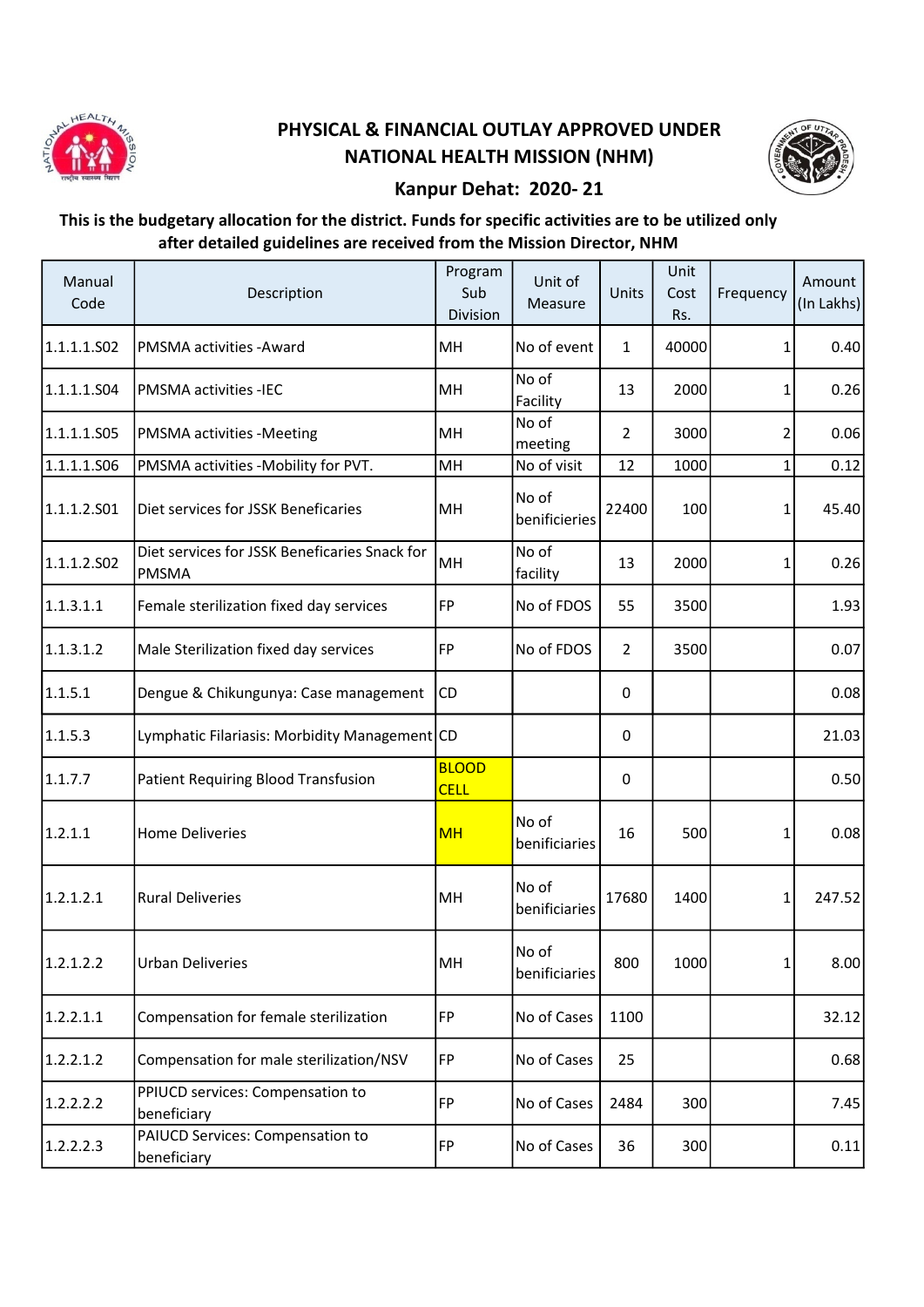| 1.2.3.2     | TB Patient Nutritional Support under                                                        | CD             |                                         | 0              |       |    | 113.40 |
|-------------|---------------------------------------------------------------------------------------------|----------------|-----------------------------------------|----------------|-------|----|--------|
|             | Nikshay Poshan Yojana                                                                       |                |                                         |                |       |    |        |
| 1.3.1.1     | SNCU                                                                                        | <b>CH</b>      | No of<br>Facility                       | $\mathbf{1}$   |       |    | 10.00  |
| 1.3.1.2     | <b>NBSU</b>                                                                                 | <b>CH</b>      | No of<br>Facility                       | $\overline{2}$ | 5000  | 12 | 1.20   |
| 1.3.1.4     | <b>NRCs</b>                                                                                 | <b>CH</b>      | No of<br>Facility                       | $\mathbf{1}$   |       |    | 7.80   |
| 1.3.1.7.502 | Phone and Internet Charges for DEIC<br>Manager                                              | <b>RBSK</b>    | no of DEIC<br>managers                  | $\mathbf{0}$   | 2000  | 1  | 0.02   |
| 1.3.1.8     | District NCD Clinic                                                                         |                |                                         | $\mathbf 0$    |       |    | 1.00   |
| 1.3.1.9     | CHC NCD Clinic: Mobility, Miscellaneous &<br>Contingencies                                  | <b>NCD</b>     |                                         | 0              |       |    | 11.00  |
| 1.3.2.4     | Consumables for computer including<br>provision for internet access for<br>strengthening RI | R <sub>l</sub> | No.                                     | 0              | 1000  | 12 | 0.12   |
| 1.3.2.6.501 | <b>IMEP Services- BMW- DH</b>                                                               | <b>IMEP</b>    |                                         | 100            |       |    | 13.14  |
| 1.3.2.6.S02 | IMEP Services- BMW- CHC/BPHC                                                                | <b>IMEP</b>    |                                         | 354            |       |    | 46.50  |
| 1.3.2.6.504 | IMEP Services - BMW-MCH Wing                                                                | <b>IMEP</b>    |                                         | 190            |       |    | 24.96  |
| 1.3.2.6.505 | <b>IMEP Services- BMW-TRAUMA CENTERS</b>                                                    | <b>IMEP</b>    |                                         | 10             |       |    | 1.31   |
| 1.3.2.6.506 | IMEP Services- Machnized Cleaning - DH                                                      | <b>IMEP</b>    |                                         | 0              |       |    | 43.86  |
| 1.3.2.6.S07 | IMEP Services- Machnized Cleaning - MCH<br>Wing (100 Bed)                                   | <b>IMEP</b>    |                                         | $\mathbf{1}$   |       |    | 35.53  |
| 1.3.2.6.508 | IMEP Services- Mannual Laundry-DH & MCH<br>Wing (100 Bed)                                   | <b>IMEP</b>    |                                         | 0              |       |    | 12.00  |
| 1.3.2.6.510 | IMEP Services- Cleaning - CHC/BPHC                                                          | <b>IMEP</b>    |                                         | 354            |       |    | 23.29  |
| 1.3.2.6.511 | IMEP Services-Cleaning - MCH Wing                                                           | <b>IMEP</b>    |                                         | 90             |       |    | 5.92   |
| 1.3.2.6.512 | <b>IMEP Services-Cleaning -TRAUMA CENTERS</b>                                               | <b>IMEP</b>    |                                         | 10             |       |    | 0.66   |
|             | 1.3.2.6.S13   IMEP Services-Cleaniness - Sub Centers                                        | <b>IMEP</b>    |                                         | 217            |       |    | 13.02  |
| 1.3.2.6.S15 | POL for generator-DH                                                                        | <b>IMEP</b>    |                                         | $\mathbf{0}$   |       |    | 6.30   |
| 1.3.2.6.516 | POL for generator -CHC and BPHC                                                             | <b>IMEP</b>    |                                         | 0              |       |    | 17.33  |
| 2.2.1       | POL for Family Planning/Others                                                              | FP             | No of FDOS                              | 33             | 1000  |    | 0.33   |
| 2.2.3       | Mobility support for RBSK Mobile health<br>team                                             | <b>RBSK</b>    | No of<br>vehicles                       | 20             | 33000 | 12 | 79.20  |
| 2.2.4       | Support for RBSK: CUG connection per team<br>and rental                                     | <b>RBSK</b>    | No of teams                             | 20             | 200   | 12 | 0.48   |
| 2.3.1.1.2   | Monthly Village Health and Nutrition Days                                                   | RI.            | no of<br>sessions                       | 2398           | 100   | 1  | 2.40   |
| 2.3.1.9     | Focus on slum & underserved areas in urban<br>areas/alternative vaccinator for slums        | RI             |                                         | 36             |       |    | 0.76   |
| 2.3.1.10    | Mobility support for mobile health team/<br>TA/DA to vaccinators                            | R <sub>l</sub> | No of<br>mobile<br>immunizati<br>on Van | 0              | 33000 |    | 5.94   |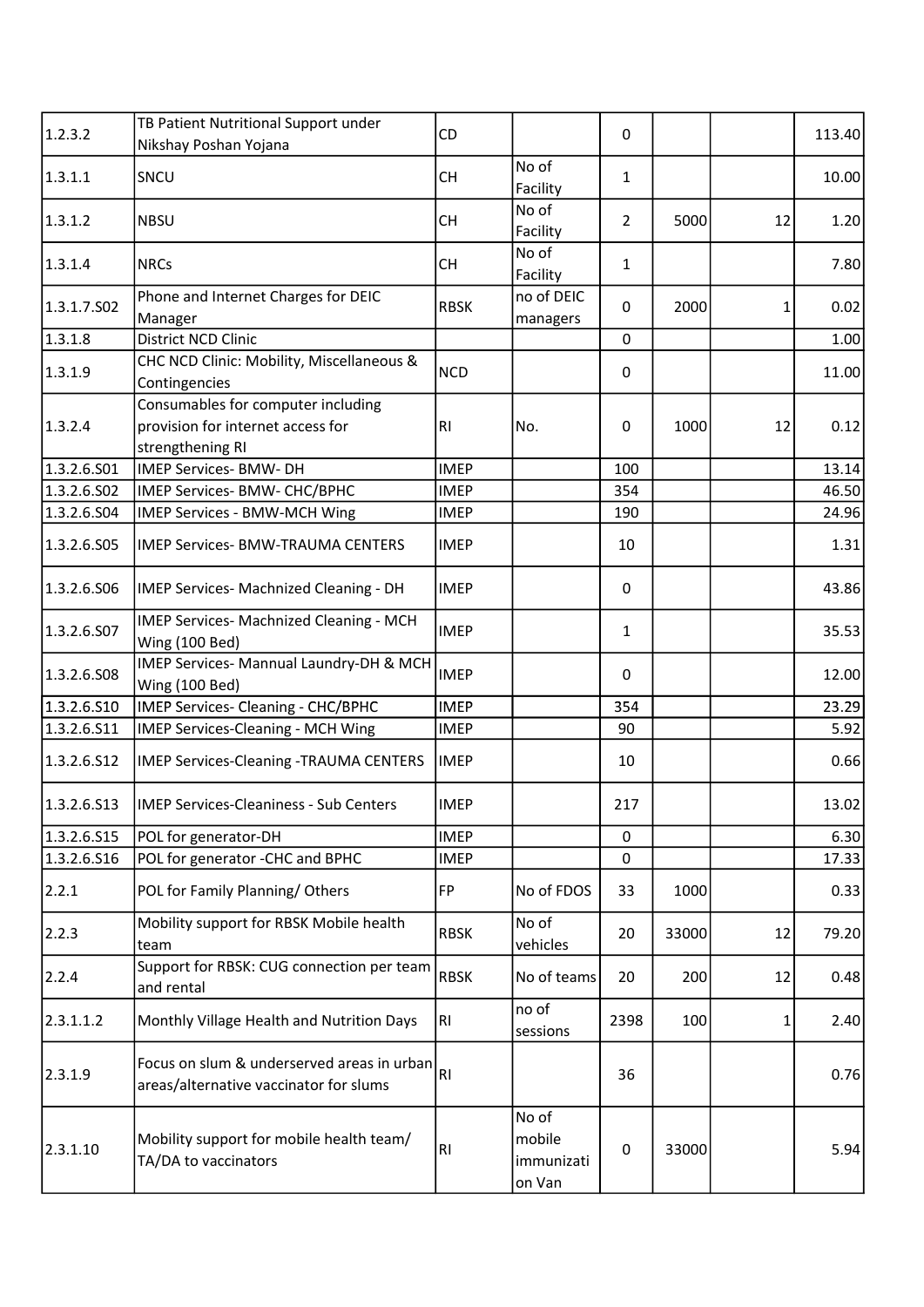| 2.3.2.3       | DMHP: Targeted interventions at<br>community level Activities & interventions<br>targeted at schools, colleges, workplaces,<br>out of school adolescents, urban slums and<br>suicide prevention. | <b>NCD</b>  |                           | 0            |     |   | 6.00  |
|---------------|--------------------------------------------------------------------------------------------------------------------------------------------------------------------------------------------------|-------------|---------------------------|--------------|-----|---|-------|
| 2.3.2.5       | Tobacco Cessation Centre (TCC): Weekly<br>FGD with the tobacco users                                                                                                                             | <b>NCD</b>  |                           | 0            |     |   | 0.52  |
| 2.3.3.2       | Screening and free spectacles to school<br>children                                                                                                                                              | <b>NCD</b>  |                           | 0            |     |   | 3.15  |
| 2.3.3.3       | Screening and free spectacles for near work<br>to Old Person                                                                                                                                     | <b>NCD</b>  |                           | $\mathbf{0}$ |     |   | 3.15  |
| 2.3.3.4.1     | Coverage of Public School                                                                                                                                                                        | <b>NCD</b>  |                           | $\mathbf 0$  |     |   | 0.67  |
| 2.3.3.4.2     | Coverage of Pvt. School                                                                                                                                                                          | <b>NCD</b>  |                           | $\mathbf 0$  |     |   | 2.00  |
| 2.3.3.4.3     | Coverage of Public School in other's school<br>programme                                                                                                                                         | <b>NCD</b>  |                           | 0            |     |   | 1.33  |
| 2.3.3.4.4     | Coverage of Pvt. School in other's school<br>programme                                                                                                                                           | <b>NCD</b>  |                           | 0            |     |   | 1.00  |
| 2.3.3.4.5     | Sensitization campaign for college students                                                                                                                                                      | <b>NCD</b>  |                           | 0            |     |   | 2.00  |
| 3.1.1.1.1     | JSY Incentive to ASHA                                                                                                                                                                            | <b>MH</b>   | No of ASHA                | 15200        | 600 | 1 | 91.20 |
| 3.1.1.1.2     | ASHA incentive under MAA programme @<br>Rs 100 per ASHA for quarterly mother's<br>meeting                                                                                                        | <b>CH</b>   | No of<br>meetings         | 1328         | 100 |   | 2.66  |
| 3.1.1.1.3.501 | Incentive for Home Based Newborn Care<br>programme Rural                                                                                                                                         | <b>CH</b>   | No of<br>newborn          | 27667        | 250 | 1 | 69.17 |
| 3.1.1.1.5     | Incentive for referral of SAM cases to NRC<br>and for follow up of discharge SAM children CH<br>from NRCs                                                                                        |             | No of Child               | 860          | 150 | 1 | 0.26  |
| 3.1.1.1.6     | Incentive for National Deworming Day for<br>mobilising out of school children                                                                                                                    | <b>RKSK</b> | No of ASHA                | 1793         | 100 | 1 | 1.79  |
| 3.1.1.1.7     | Incentive for IDCF for prophylactic<br>distribution of ORS to family with under-five CH<br>children.                                                                                             |             | No of ASHA                | 1328         | 100 | 1 | 1.33  |
| 3.1.1.1.9     | National Iron Plus Incentive for mobilizing<br>children and/or ensuring compliance and<br>reporting (6-59 months)                                                                                | CH          | No of ASHA                | 1694         | 50  | 1 | 5.08  |
| 3.1.1.1.11    | ASHA Incentive under Immunzation                                                                                                                                                                 | RI.         | no of<br>children         | 36517        | 225 | 1 | 82.16 |
| 3.1.1.1.12    | Incentive to ASHA for Quaterly Visit Under<br><b>HBYC</b> program                                                                                                                                | <b>CH</b>   | No of Child<br>/ 5 visits | 8646         | 250 | 1 | 21.62 |
| 3             | 3.1.1.1.13.S0 ASHA incentive for HRP identification and<br>follow up                                                                                                                             | MH          | No of ASHA                | 500          | 300 | 1 | 1.50  |
| 3.1.1.2.4     | ASHA PPIUCD incentive for accompanying<br>the client for PPIUCD insertion                                                                                                                        | <b>FP</b>   |                           | 2484         | 150 |   | 3.73  |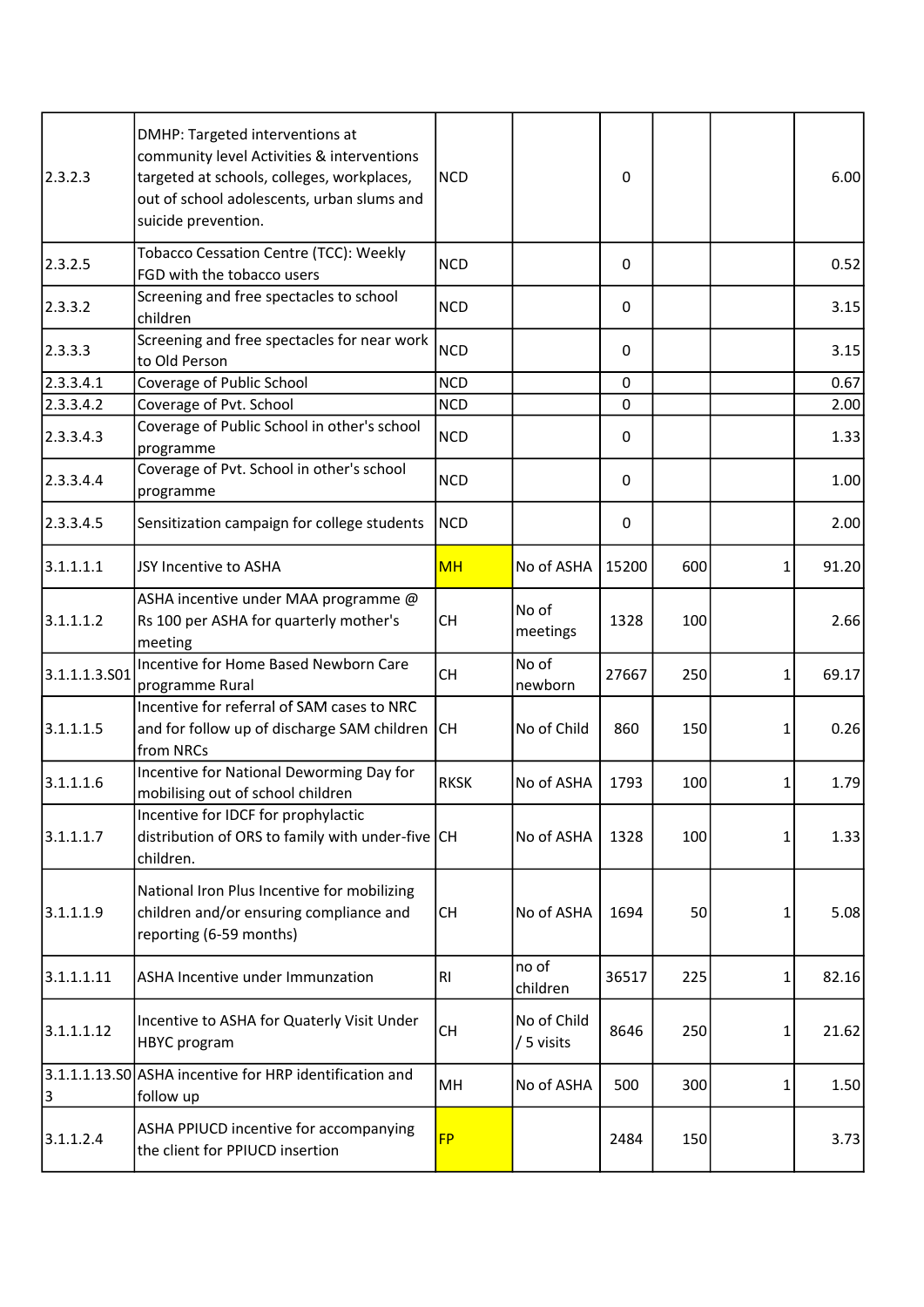| 3.1.1.2.5     | ASHA PAIUCD incentive for accompanying<br>the client for PAIUCD insertion                                                   | <b>FP</b> |              | 30       | 150  | 0.05   |
|---------------|-----------------------------------------------------------------------------------------------------------------------------|-----------|--------------|----------|------|--------|
|               | ASHA incentive under ESB scheme for<br>3.1.1.2.6.S01 promoting spacing of births between 02<br>children                     | FP        | No of Clints | 500      | 500  | 2.50   |
|               | ASHA incentive under ESB scheme for<br>$3.1.1.2.6.502$ promoting spacing of 02 years after<br>marriage                      | FP        | No of Clints | 500      | 500  | 2.50   |
| 3.1.1.2.7     | ASHA incentive under ESB scheme for<br>promoting Adoption of Limiting Method<br>upto Two Children                           | FP        | No of Clints | 159      | 1000 | 1.59   |
|               | Reimbursement of travel expenses for<br>3.1.1.2.9.502 accompanying a women to facility for<br>medical abortion              | FP        | No of Cases  | 100      | 225  | 0.23   |
|               | Reimbursement of travel expenses for<br>$3.1.1.2.9.503$ accompanying a women to facility for<br>surgical abortion (MVA/EVA) | FP        | No of Cases  | 100      | 150  | 0.15   |
| 3.1.1.4.2     | ASHA Incentive for Dengue and<br>Chikungunya                                                                                |           |              | 0        |      | 17.30  |
| 3.1.1.4.5     | Honorarium for Drug Distribution including<br>ASHAs and supervisors involved in MDA                                         |           |              | 0        |      | 25.59  |
| 3.1.1.4.8.1   | ASHA incentive for detection of leprosy                                                                                     |           |              | 305      |      | 0.76   |
| 3.1.1.4.8.2   | ASHA Incentive for PB (Treatment<br>completion)                                                                             |           |              | 183      |      | 0.73   |
| 3.1.1.4.8.3   | ASHA Incentive for MB (Treatment<br>completion)                                                                             |           |              | 122      |      | 0.73   |
| 3.1.1.4.9     | ASHA Involvement under NLEP -<br>Sensitisation                                                                              |           |              | 300      |      | 0.30   |
| 3.1.1.5.2.503 | ASHA Incentive Filling of CBAC forms Under<br><b>HWC</b>                                                                    | <b>CP</b> |              | 0        |      | 15.00  |
| 3.1.1.5.2.504 | ASHA Incentive for Mobilising, Screening<br>and Follow Up Under HWC                                                         | <b>CP</b> |              | $\Omega$ |      | 15.00  |
| 3.1.1.6.1     | ASHA incentives for routine activities                                                                                      | CP        |              | 1730     |      | 415.20 |
|               | 3.1.1.6.3.S04 Incentive to ASHA Facilitator                                                                                 | <b>CP</b> |              | 85       |      | 4.59   |
|               | 3.1.1.6.3.S05 Incentive to ASHA for Health Promotion Day CP                                                                 |           |              | 1730     |      | 41.52  |
|               | 3.1.1.6.3.S06 Incentive to ASHA under PMMVY                                                                                 | <b>CP</b> |              | 10380    |      | 10.38  |
| 3.1.1.6.3.S07 | Incentive to ASHA Facilitator for CBAC, HRP<br>and SAM Tracking                                                             | <b>CP</b> |              | 85       |      | 12.75  |
| 3.1.2.8.502   | Training under HBYC TOT at District Level &<br><b>Block Level Training</b>                                                  | <b>CH</b> | No of Batch  | 125      |      | 55.88  |
| 3.1.3.1       | Supervision costs by ASHA facilitators(12<br>months)                                                                        | <b>CP</b> |              | 85       |      | 61.20  |
| 3.1.3.2       | Support provisions to ASHA (Uniform)                                                                                        | <b>CP</b> |              | 1815     |      | 10.89  |
| 3.1.3.3       | Awards to ASHA's/Link workers                                                                                               | <b>CP</b> |              | 0        |      | 5.60   |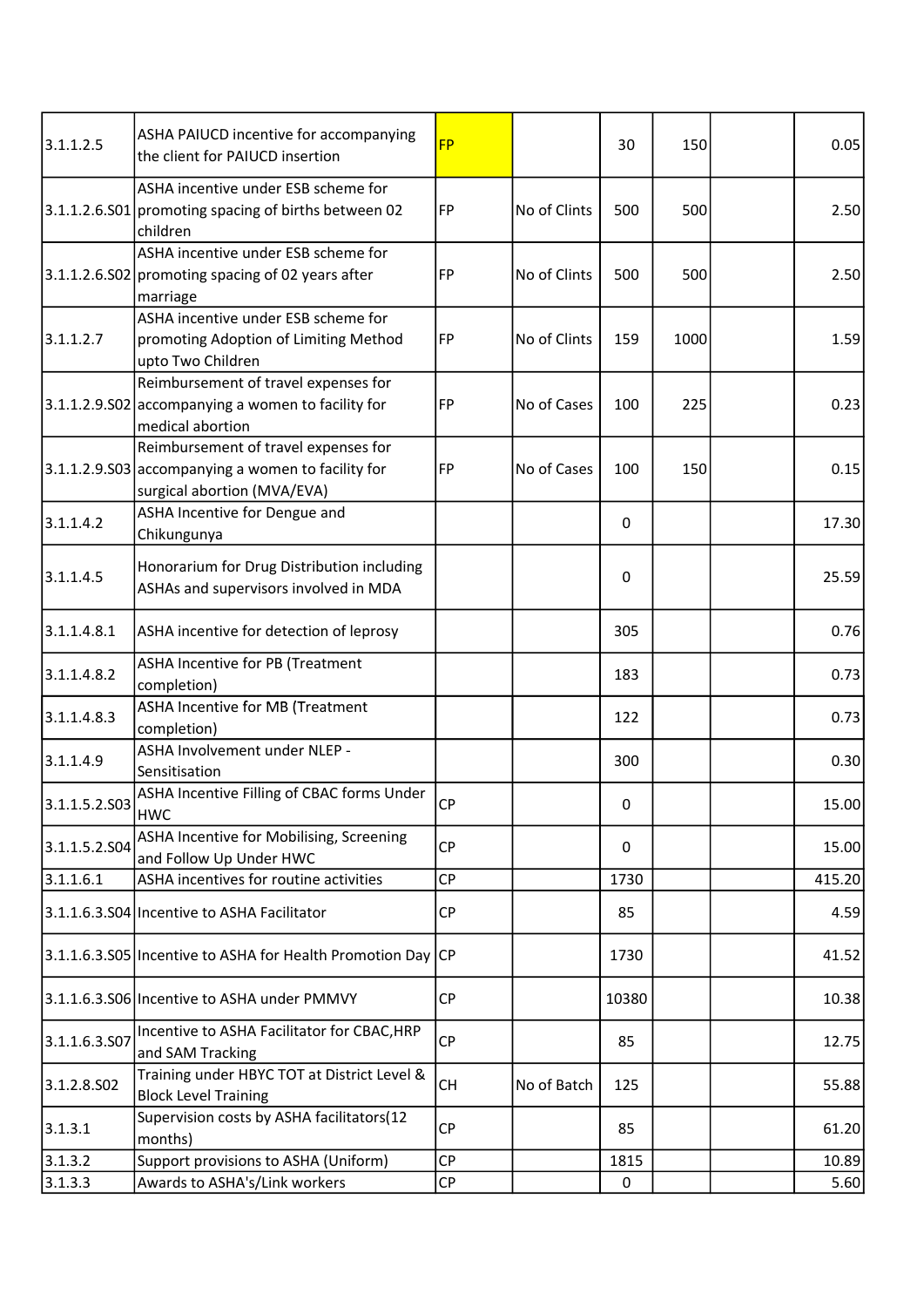| 3.1.3.4       | Mobilization of children through ASHA or<br>other mobilizers                                                                | <b>RI</b>      | No of<br>session              | 19181          | 150  | 1 | 28.77  |
|---------------|-----------------------------------------------------------------------------------------------------------------------------|----------------|-------------------------------|----------------|------|---|--------|
| 3.1.3.5.501   | Incentive for other link workers for<br>Prepration of Due List of Childrens to be<br>immunized                              | R <sub>l</sub> | No of<br>session              | 1764           | 100  | 1 | 1.76   |
| 3.2.3.1.1     | Treatment Supporter Honorarium (Rs 1000)                                                                                    |                |                               | 0              |      |   | 22.68  |
| 3.2.3.1.2     | Treatment Supporter Honorarium (Rs 5000)                                                                                    |                |                               | $\mathbf{0}$   |      |   | 3.45   |
| 3.2.3.1.3     | Incentive for informant (Rs 500)                                                                                            |                |                               | 0              |      |   | 2.55   |
| 3.2.3.4.S01   | Incentive for community<br>volunteers/supervisors /LT etc undertaking<br><b>ACF</b>                                         |                |                               | 0              |      |   | 26.96  |
| 3.2.5.1.1     | <b>Operational cost for Spray Wages</b>                                                                                     |                |                               | $\mathbf 0$    |      |   | 11.23  |
| 3.2.5.2.1     | Dengue & Chikungunya: Vector Control,<br>environmental management & fogging<br>machine                                      |                |                               | 0              |      |   | 2.47   |
| 3.3.3.2       | Training of PRI's representatives/ Police<br>personnel/ Teachers/ Transport personnel/<br>NGO personnel/ other stakeholders |                |                               | $\mathbf{0}$   |      |   | 0.30   |
| 3.3.4.501     | <b>AAA Platform</b>                                                                                                         |                |                               | 3518           |      |   | 15.83  |
| 4.1.1         | <b>District Hospitals</b>                                                                                                   | <b>CP</b>      |                               | $\overline{2}$ |      |   | 10.00  |
| 4.1.3         | <b>Community Health Centers</b>                                                                                             | <b>CP</b>      |                               | 14             |      |   | 35.00  |
| 4.1.4         | <b>Primary Health Centers</b>                                                                                               | <b>CP</b>      |                               | 25             |      |   | 21.88  |
| 4.1.5         | Sub Centers                                                                                                                 | <b>CP</b>      |                               | 223            |      |   | 26.76  |
| 4.1.6         | Village Health Sanitation & Nutrition<br>Committee                                                                          | <b>CP</b>      |                               | 861            |      |   | 51.66  |
| 4.1.7.S01     | H&WC Additional Untied Grant-SC                                                                                             | <b>CP</b>      |                               | $\pmb{0}$      |      |   | 28.20  |
| 4.1.7.502     | H&WC Additional Untied Grant-PHC                                                                                            | <b>CP</b>      |                               | $\mathbf 0$    |      |   | 12.50  |
| 5.1.1.2.8     | Infrastructure strengthening of SC to H&WC CP                                                                               |                |                               | 0              |      |   | 224.00 |
| 5.3.3         | Blood bank/ Blood storage/ Day care centre   BLOOD<br>for hemoglobinopathies                                                | <b>CELL</b>    |                               | 0              |      |   | 3.00   |
| 5.3.9         | Safety Pits                                                                                                                 | <b>RI</b>      | No.                           | 14             | 6000 | 1 | 0.84   |
| 5.3.14        | Civil Works under RNTCP                                                                                                     | CD             |                               | $\mathbf 0$    |      |   | 4.03   |
| 6.1.1.1.1     | MVA / EVA for Safe Abortion services                                                                                        | FP/CAC         | No of MVA/<br><b>EVA kits</b> | 30             | 3000 |   | 0.90   |
| 6.1.1.2.3 S01 | Procurement Of Equipment for Skill Lab<br>Under SAANS at District Level                                                     | <b>CH</b>      | No of<br>Equipment            | $\mathbf{1}$   |      |   | 2.50   |
| 6.1.1.2.3.502 | Procurement Of Hand held Pulse Oximeter<br>and nebulizer under SAANS at District Level                                      | <b>CH</b>      | No of<br>Equipment            | 48             |      |   | 4.32   |
| 6.1.1.3.1     | <b>NSV</b> kits                                                                                                             | <b>FP</b>      |                               | $\overline{3}$ | 1000 |   | 0.03   |
| 6.1.1.3.3     | Minilap kits                                                                                                                | FP             | No of<br>Minilap kits         | $\overline{2}$ | 3000 |   | 0.06   |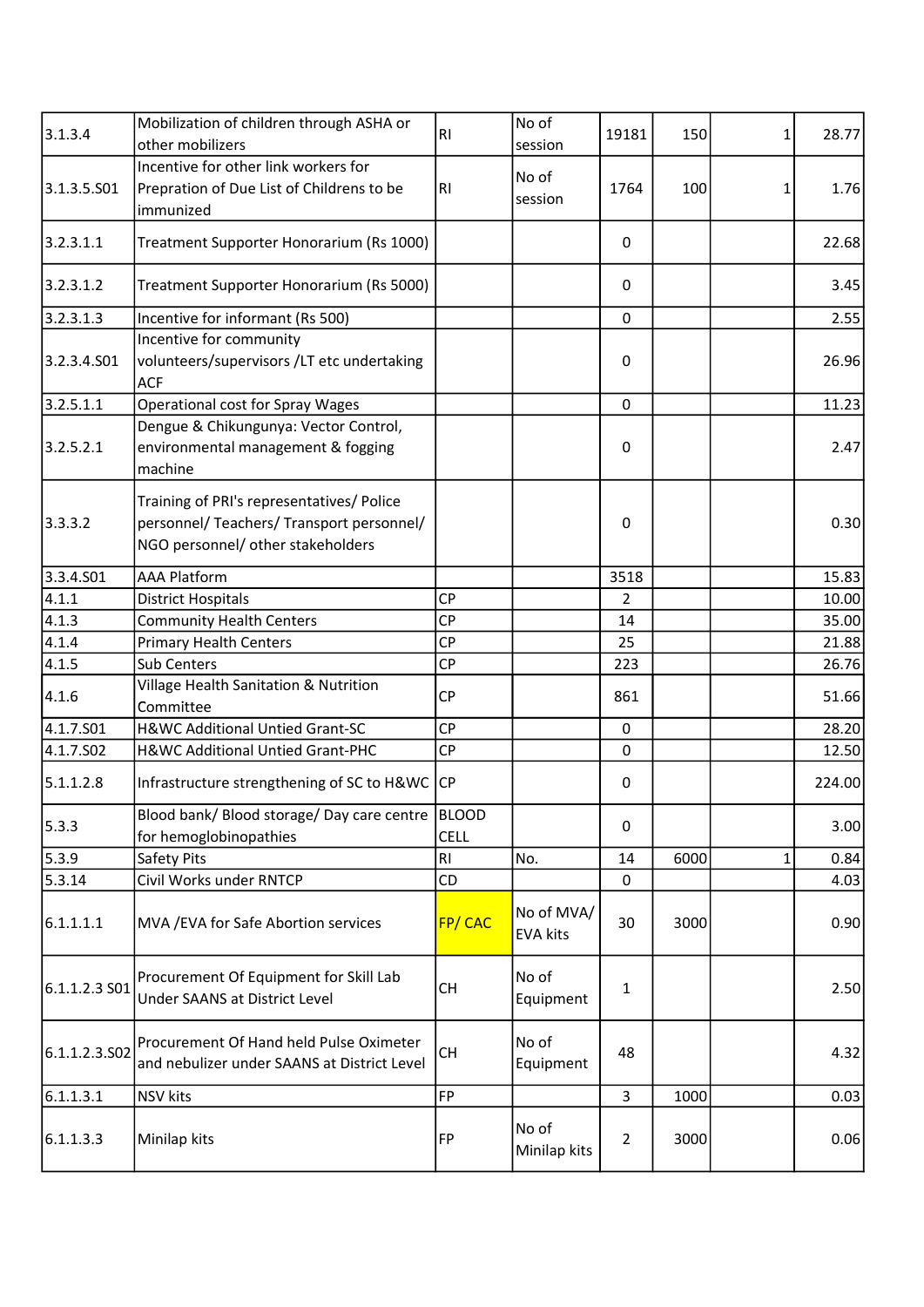| 6.1.1.3.5     | PPIUCD forceps                                                           | FP             | No of Kallys<br>forceps | 10           | 1000 |   | 0.10  |
|---------------|--------------------------------------------------------------------------|----------------|-------------------------|--------------|------|---|-------|
| 6.1.1.5.1     | Equipment for Mobile health teams                                        | <b>RBSK</b>    | No of teams             | 20           | 5000 | 1 | 1.00  |
| 6.1.1.15.2    | <b>Equipment for IHIP</b>                                                |                |                         | $\mathbf 0$  |      |   | 0.60  |
| 6.1.1.17.1    | Equipments                                                               |                |                         | $\Omega$     |      |   | 0.05  |
| 6.1.1.18.1    | Procurement of Equipment                                                 |                |                         | 0            |      |   | 1.50  |
| 6.1.1.19.3    | Grant-in-aid for Vision Centre (PHC) (Govt.)                             |                |                         | 0            |      |   | 1.00  |
| 6.1.1.21.4    | Non-recurring GIA: Machinery & Equipment<br>for CHC                      |                |                         | 0            |      |   | 2.50  |
| 6.1.1.23.4    | Non-recurring: Equipment at CHC NCD clinic                               |                |                         | 0            |      |   | 48.00 |
| 6.1.2.3.1     | <b>MCR</b>                                                               |                |                         | 180          |      |   | 0.72  |
| 6.1.2.3.2     | Aids/Appliance                                                           |                |                         | 0            |      |   | 0.17  |
| 6.1.2.5.1     | Tablets; software for H&WC and ANM/<br><b>MPW</b>                        | <b>CP</b>      |                         | 0            |      |   | 1.25  |
| 6.1.3.1.3     | <b>Equipment Maintenance</b>                                             |                |                         | $\mathbf{0}$ |      |   | 1.41  |
| 6.2.1.2       | Drugs for Safe Abortion (MMA)                                            | FP/CAC         | No of<br><b>Tablets</b> | 300          |      |   | 0.04  |
| 6.2.1.7.5.S01 | Drugs & Consumables Normal Delivery L1<br>Facility                       | MH             | No of<br>benificieries  | 700          | 100  |   | 0.14  |
| 6.2.1.7.5.S02 | Drugs & Consumables Normal Delivery L2<br>Facility                       | MН             | No of<br>benificieries  | 11700        | 200  | 1 | 4.68  |
| 6.2.1.7.5.S03 | Drugs & Consumables Normal Delivery L3<br>Facility                       | MH             | No of<br>benificieries  | 10500        | 300  | 1 | 8.40  |
| 6.2.1.7.5.504 | Drugs & Consumables Caesarean Delivery L3<br>Facility                    | MH             | No of<br>benificieries  | 200          | 1800 | 1 | 0.72  |
| 6.2.1.7.5.508 | Drugs & Consumables Safe Dilivery Kit for<br>HIV infected Pregnant Women | MH             | No of<br>benificieries  | 5            | 1500 | 1 | 0.08  |
| 6.2.2.9       | AEFI kit under RI Program                                                | R <sub>l</sub> | No.                     | 60           | 200  | 1 | 0.12  |
| 6.2.5.1       | Medicine for Mobile health team                                          | <b>RBSK</b>    | No of teams             | 20           | 5000 | 1 | 1.00  |
| 6.2.6.4       | Replenishment of ASHA HBNC kits                                          | <b>CP</b>      |                         | 1657         |      |   | 2.49  |
| 6.2.8.1       | Red/Black plastic bags et                                                | RI             | No of<br>session        | 23976        | 10   | 1 | 2.40  |
| 6.2.8.2       | Bleach/Hypochlorite solution/ Twin bucket<br>and hub cutter              | R <sub>l</sub> |                         | 14           |      |   | 0.21  |
| 6.2.9.1       | AYUSH drugs for DH / CHC / PHC                                           | <b>AYUSH</b>   |                         | 25           |      |   | 12.50 |
| 6.2.12.1      | Chloroquine phosphate tablets                                            |                |                         | $\pmb{0}$    |      |   | 0.25  |
| 6.2.12.2      | Primaquine tablets 2.5 mg                                                |                |                         | 0            |      |   | 0.13  |
| 6.2.12.3      | Primaquine tablets 7.5 mg                                                |                |                         | 0            |      |   | 0.25  |
| 6.2.13.1      | Supportive drugs, lab. Reagents                                          |                |                         | $\mathbf 0$  |      |   | 0.68  |
| 6.2.14.1      | Laboratory Materials                                                     |                |                         | 0            |      |   | 13.15 |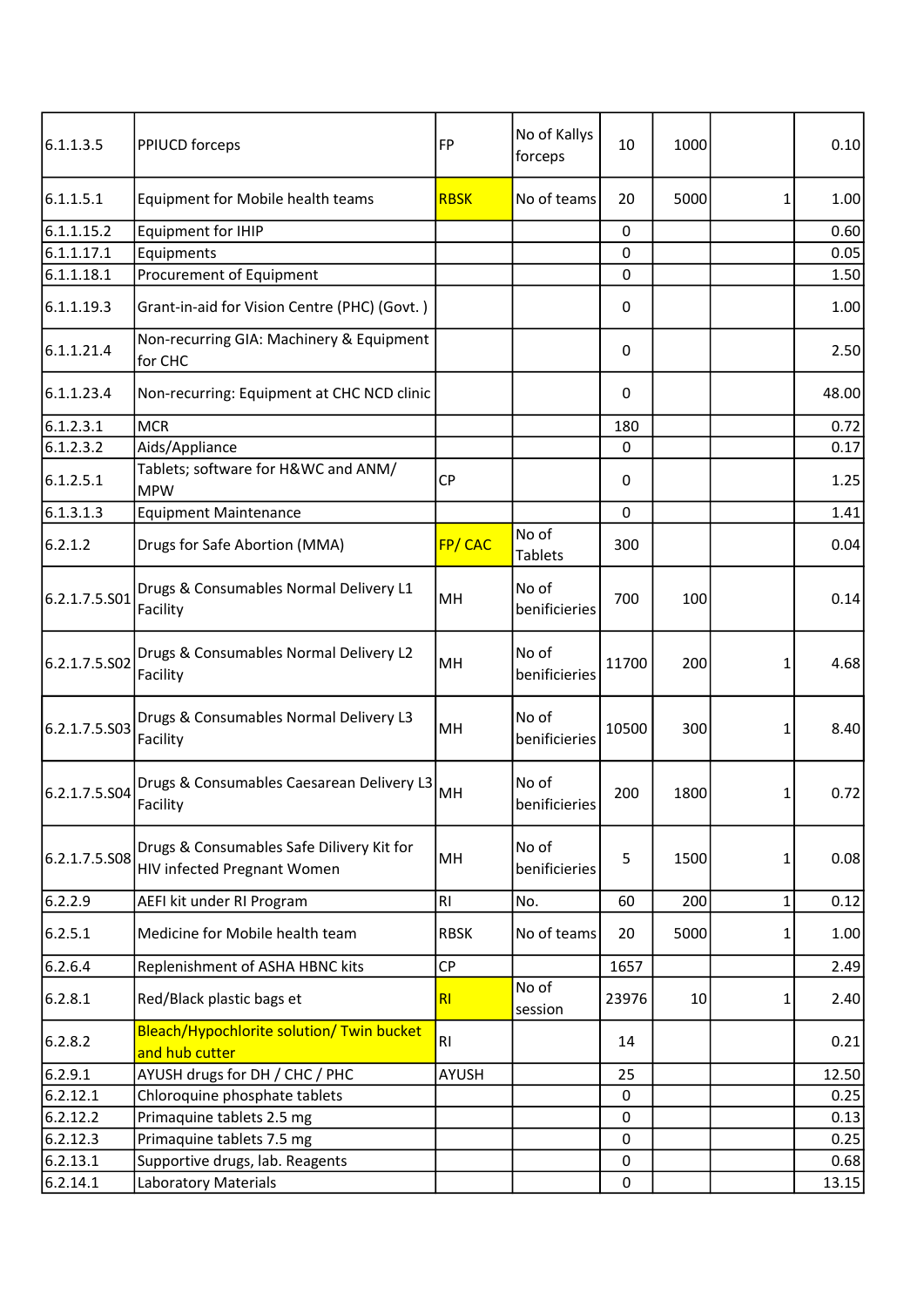| 6.2.14.2              | Procurement of Drugs                                                                   |            |                        | 0              |      |   | 6.80   |
|-----------------------|----------------------------------------------------------------------------------------|------------|------------------------|----------------|------|---|--------|
|                       | Assistance for                                                                         |            |                        |                |      |   |        |
| 6.2.15.1              | consumables/drugs/medicines to the                                                     | <b>NCD</b> |                        | 0              |      |   | 9.23   |
|                       | Govt./District Hospital for Cat sx etc                                                 |            |                        |                |      |   |        |
|                       | Procurement of medicine & consumables                                                  |            |                        |                |      |   |        |
| 6.2.18.1              | for TCC under NTCP                                                                     |            |                        | $\mathbf{0}$   |      |   | 2.00   |
| 6.2.19.1              | Drugs & supplies for District NCD Clinic                                               |            |                        | $\mathbf{0}$   |      |   | 12.00  |
| 6.2.19.3              | Drugs & supplies for CHC NCD Clinic                                                    |            |                        | $\mathbf 0$    |      |   | 22.00  |
| 6.2.19.4              | Drugs & supplies for PHC level                                                         |            |                        | $\pmb{0}$      |      |   | 9.00   |
| 6.2.19.5              | Drugs & supplies for Sub-Centre level                                                  |            |                        | $\pmb{0}$      |      |   | 27.13  |
| 6.2.22.1              | Cost of Lab recurring expences for H & WC                                              | <b>CP</b>  |                        | 0              |      |   | 35.70  |
| 6.4.3.501             | Free Diagnostics for Pregnant women under<br>JSSK - USG on PPP for PMSMA               | MH         | No of USG              | 1100           | 300  | 1 | 3.30   |
| 6.4.3.SO <sub>2</sub> | Free Diagnostics for Pregnant women under<br>JSSK- AVD for for HIV & Syphilis at VHNDs | MH         | No of AVD              | 228            | 25   | 1 | 5.93   |
| 6.4.3.503             | Free Diagnostics for Pregnant women under<br>JSSK-MH                                   | <b>MH</b>  | No of<br>benificieries | 42000          | 200  | 1 | 13.44  |
| 6.4.4                 | Free Diagnostics for Sick infants under JSSK                                           | <b>CH</b>  | No of units            | $\mathbf{1}$   |      |   | 1.20   |
| 7.5.2                 | Any Other                                                                              |            |                        | 0              |      |   | 4.54   |
| 8.1.1.1               | <b>ANMs</b>                                                                            | MH         |                        | 115            |      |   | 247.85 |
| 8.1.1.2.501           | Staff Nurses-100 Beded MCH Wing                                                        | MH         |                        | 31             |      |   | 74.63  |
| 8.1.1.2.505           | <b>Staff Nurses-MH</b>                                                                 | MH         |                        | 46             |      |   | 140.20 |
| 8.1.1.2.511           | Staff Nurse - HWC                                                                      | CP         |                        | $\mathbf 0$    |      |   | 45.89  |
| 8.1.1.5.501           | Laboratory Technicians -100 Beded MCH<br>Wing                                          | MH         |                        | 6              |      |   | 12.38  |
| 8.1.1.5.S02           | Laboratory Technicians -HR                                                             |            |                        | 6              |      |   | 2.55   |
| 8.1.1.5.504           | Laboratory Technicians - RNTCP                                                         |            |                        | $\pmb{0}$      |      |   | 45.66  |
| 8.1.1.6.S05           | OT Technician                                                                          | <b>MH</b>  |                        | 3              |      |   | 7.56   |
| 8.1.1.6.506           | OT Technician-MCH Wing                                                                 | MH         |                        | $\overline{2}$ |      |   | 3.95   |
| 8.1.1.10.S02          | Physiotherapist/ Occupational Therapist-CD-<br><b>NLEP</b>                             | <b>CD</b>  |                        | 0              |      |   | 4.18   |
| 8.1.1.12              | Others (Para Medical Worker)-NLEP                                                      | CD         |                        | $\mathbf 0$    |      |   | 10.71  |
| 8.1.2.1.501           | Obstetricians and Gynaecologists -100<br><b>Beded MCH Wing</b>                         | MH         |                        | 3              |      |   | 29.52  |
| 8.1.2.1.504           | <b>Obstetricians and Gynaecologists -MH</b>                                            | MH         |                        | $\overline{2}$ |      |   | 28.80  |
| 8.1.2.2.501           | Paediatricians- 100 Beded MCH Wing                                                     | MH         |                        | 3              |      |   | 21.60  |
| 8.1.2.3.502           | Anaesthetists -100 Beded MCH Wing                                                      | MH         |                        | 3              |      |   | 21.60  |
| 8.1.2.3.505           | Anaesthetists - MH                                                                     | MH         |                        | $\mathbf{1}$   |      |   | 7.20   |
| 8.1.2.5.501           | Radiologists-100 Beded MCH Wing                                                        | MH         |                        | $\mathbf{1}$   |      |   | 7.80   |
| 8.1.2.6.501           | Pathologists/ Haemotologists- 100 Beded<br><b>MCH Wing</b>                             | MH         |                        | 1              |      |   | 7.20   |
|                       | FRU Operationalization for Gynae &                                                     |            |                        |                |      |   |        |
| 8.1.3.10.501          | anesthetist specialist on call from govt<br>sector                                     | MH         | No of C-<br>section    | 6              | 3000 | 1 | 0.18   |
| 8.1.3.10.S02          | <b>FRU Operationalization Gynecologists</b><br>specialist on call from pvt sector      | MH         | No of C-<br>section    | 3              | 4500 | 1 | 0.14   |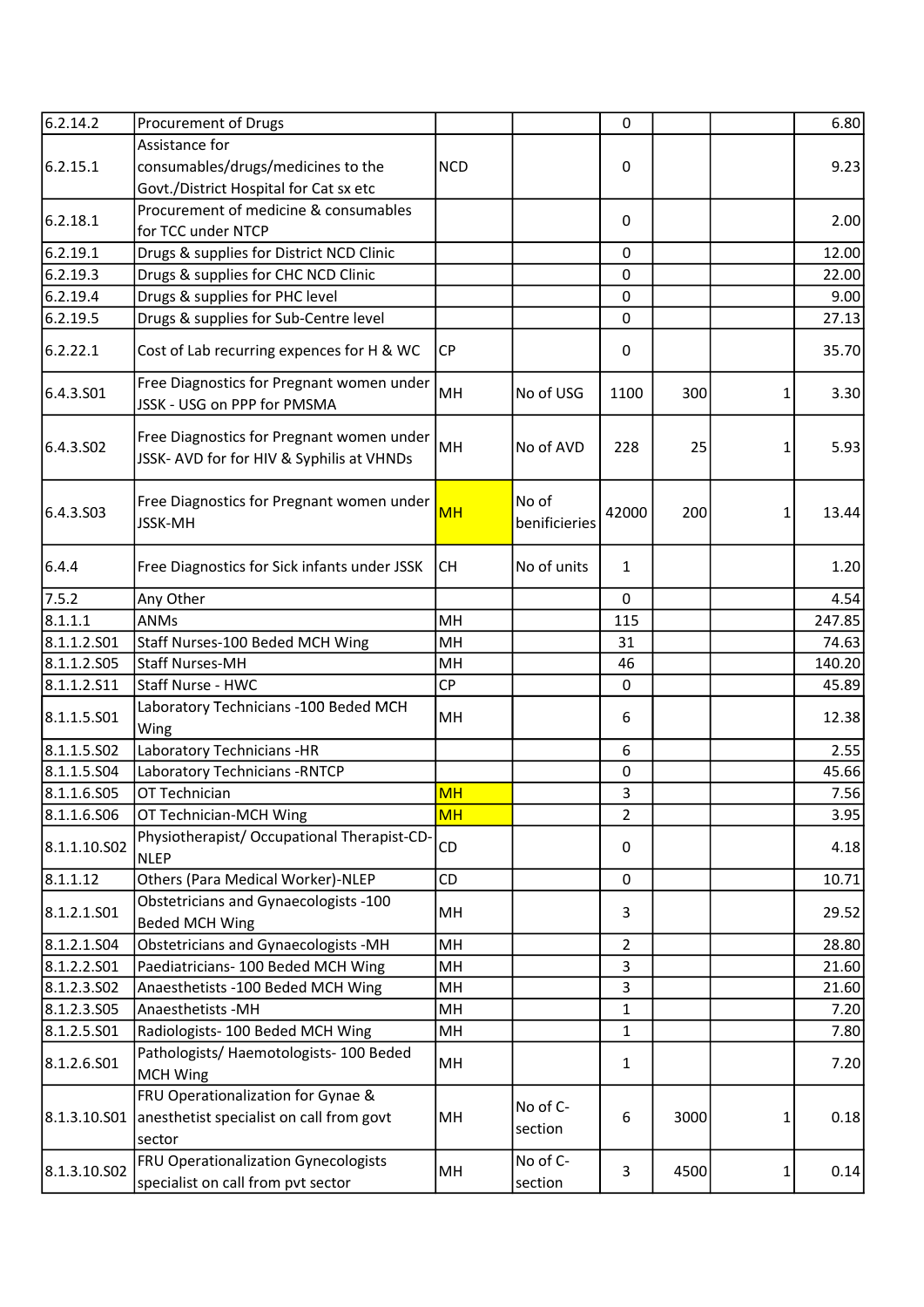| 8.1.3.10.S03              | FRU Operationalization anesthetist                                        | MH             | No of C-           | 3                       | 3000 |   | 0.09   |
|---------------------------|---------------------------------------------------------------------------|----------------|--------------------|-------------------------|------|---|--------|
|                           | specialist on call for from pvt sector                                    |                | section            |                         |      | 1 |        |
| 8.1.5.503                 | <b>Medical Officers -MH</b>                                               | MH             |                    | 4                       |      |   | 19.89  |
| 8.1.6.1                   | <b>AYUSH MOs</b>                                                          | <b>AYUSH</b>   |                    | 25                      |      |   | 121.09 |
| 8.1.6.2                   | Pharmacist - AYUSH                                                        | <b>AYUSH</b>   |                    | 14                      |      |   | 28.91  |
| 8.1.7.1.1                 | MOs-AYUSH                                                                 | <b>RBSK</b>    |                    | 31                      |      |   | 132.23 |
| 8.1.7.1.2.S01 MOs- MBBS   |                                                                           | <b>RBSK</b>    |                    | 6                       |      |   | 41.94  |
|                           | 8.1.7.1.2.S02 MOs-Dental MO/ BDS                                          | <b>RBSK</b>    |                    | 3                       |      |   | 20.39  |
| 8.1.7.1.3                 | Staff Nurse                                                               | <b>RBSK</b>    |                    | $\overline{2}$          |      |   | 6.41   |
| 8.1.7.1.4                 | <b>ANM</b>                                                                | <b>RBSK</b>    |                    | 18                      |      |   | 39.28  |
|                           | 8.1.7.1.5.S01 Para Medical Worker                                         | <b>RBSK</b>    |                    | 4                       |      |   | 9.23   |
| 8.1.7.1.5.S02 Pharmacists |                                                                           | <b>RBSK</b>    |                    | 16                      |      |   | 41.82  |
| 8.1.8.1                   | <b>Medical Officers</b>                                                   | <b>CH</b>      |                    | $\mathbf{1}$            |      |   | 8.32   |
| 8.1.8.2                   | <b>Staff Nurse</b>                                                        | <b>CH</b>      |                    | $\overline{\mathbf{4}}$ |      |   | 12.79  |
| 8.1.8.3                   | Cook cum caretaker                                                        | <b>CH</b>      |                    | $\overline{2}$          |      |   | 3.00   |
| 8.1.8.5                   | Feeding demonstrator for NRC                                              | <b>CH</b>      |                    | 1                       |      |   | 3.04   |
| 8.1.9.1                   | Paediatrician                                                             | <b>CH</b>      |                    | 3                       |      |   | 82.50  |
| 8.1.9.3.501               | Staff Nurse - SNCU/KMC                                                    | <b>CH</b>      |                    | 12                      |      |   | 36.87  |
| 8.1.9.3.502               | Staff Nurse -NBSU                                                         | <b>CH</b>      |                    | 6                       |      |   | 14.23  |
| 8.1.9.6.502               | Others- SNCU Staff (Ward Aaya/ Cleaner/<br>Security Guard)                | <b>CH</b>      |                    | 9                       |      |   | 12.43  |
| 8.1.9.6.503               | Others- SNCU Staff DEO                                                    | <b>CH</b>      |                    | 1                       |      |   | 2.14   |
| 8.1.12.1                  | Mid-level Service Provider                                                | CP             |                    | $\mathbf 0$             |      |   | 139.36 |
| 8.1.12.2                  | Performance incentive for Mid-level service<br>providers                  | <b>CP</b>      |                    | $\mathbf{0}$            |      |   | 122.40 |
|                           | 8.1.13.1.S03 Counsellor -RMNCHA-FW                                        | FP             | No of<br>Councelor | $\mathbf{1}$            |      |   | 2.05   |
| 8.1.13.5                  | Audiometrician/ Audiologist-NCD-NPPCD                                     | NCD            |                    | 0                       |      |   | 3.78   |
| 8.1.13.10                 | TBHV-CD-RNTCP                                                             | CD             |                    | $\Omega$                |      |   | 17.69  |
| 8.1.13.18                 | Audiometrics Asstt.NCD-NPPCD                                              | <b>NCD</b>     |                    | 0                       |      |   | 1.53   |
| 8.1.13.19                 | Instructor for Hearing Imapired Children-<br>NCD-NPPCD                    | <b>NCD</b>     |                    | 0                       |      |   | 2.13   |
| 8.1.13.22.SO<br>17        | Rogi Sahayata Kendra Manager                                              | QA             |                    | $\overline{2}$          |      |   | 5.36   |
| 8.1.13.22.51<br>3         | Rogi Sahayata Kendra Operator                                             | QA             |                    | $\overline{2}$          |      |   | 2.95   |
| 8.1.16.2.501              | Cold Chain Handlers                                                       | R <sub>l</sub> |                    | 0                       |      |   | 2.00   |
|                           | 8.1.16.6.S02 Data Entry Operator CD-RCP                                   | CD             |                    | 0                       |      |   | 0.25   |
|                           | 8.1.16.7.S05 Cleaner -NRC                                                 | <b>CH</b>      |                    | $\mathbf{1}$            |      |   | 1.44   |
| 8.4.7                     | Incentive to provider for PPIUCD services<br>@Rs 150 per PPIUCD insertion | FP             | No of Clints       | 2484                    | 150  |   | 3.73   |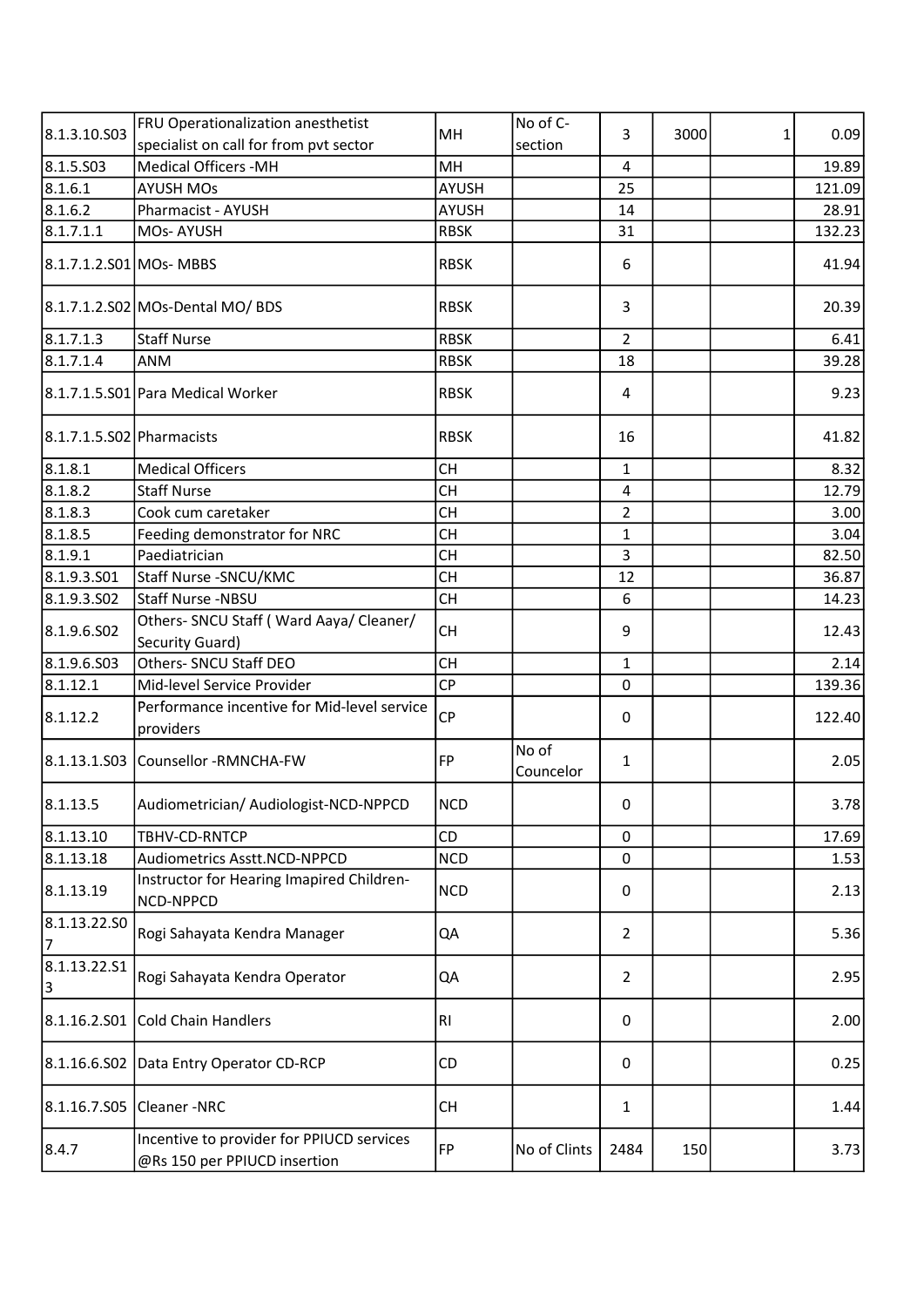| 8.4.8                   | Incentive to provider for PAIUCD Services<br>@Rs 150 per PAIUCD insertion                     | FP             | No of Clints            | 30           | 150    |    | 0.05  |
|-------------------------|-----------------------------------------------------------------------------------------------|----------------|-------------------------|--------------|--------|----|-------|
| 8.4.9                   | Team based incentives for Health &<br>Wellness Centers (H&WC Sub Center)                      | <b>CP</b>      |                         | 0            |        |    | 89.76 |
| 8.4.10                  | Team based incentives for Health &<br>Wellness Centers (H&WC PHC)                             | <b>CP</b>      |                         | 0            |        |    | 34.00 |
| 8.4.12.S01              | HRP identification and follow up for ANM                                                      | MH             | No of HRP               | 500          | 200    | 1  | 1.00  |
| 8.4.12.503              | Performance based Incentives to RMNCHA<br><b>Counselors in Family Planning</b>                | FP             | No of Clints            | 105          | 50     |    | 0.05  |
| 8.4.12.S04              | RI Cold chain handlers incentive                                                              | RI.            | N <sub>o</sub>          | 13           | 2400   | 12 | 3.74  |
| 9.1.6.1                 | Development/ translation and duplication of<br>training materials                             | <b>CH</b>      | No of<br>Module         | 540          | 100    | 1  | 0.54  |
| 9.2.3.S03               | Incentive for Program Coordination to (HoD<br>OBG/Principal)                                  | MH             |                         | 0            |        |    |       |
| 9.5.2.2.S01             | <b>State and District Lanch of SAANS</b>                                                      | <b>CH</b>      | No.                     | $\mathbf{1}$ |        |    | 0.50  |
| 9.5.2.2.SO2             | State and District Planning and Review<br>Meeting of SAANS                                    | <b>CH</b>      | No.                     | $\mathbf{1}$ |        |    | 0.20  |
| 9.5.2.19                | Orientation on National Deworming Day                                                         | <b>RKSK</b>    |                         | $\mathbf{1}$ |        |    | 1.20  |
| 9.5.2.24.S02            | District Training of SAANS                                                                    | CH             |                         | 10           |        |    | 3.32  |
| 9.5.2.25.S01            | One day Orientation Training for IDCF                                                         | <b>CH</b>      | No of<br>district       | $\mathbf{1}$ | 150000 | 1  | 1.50  |
| 9.5.3.1.S03             | District Level One Day Orientation of newly<br>recruited ANM/SN ON Family Planning<br>Schemes | FP             | No of<br>Meetings       | 1            | 3000   |    | 0.03  |
| 9.5.3.2.SO <sub>2</sub> | <b>District Level Dissemination Workshop</b>                                                  | FP             | No of<br>workshops      | $\mathbf{1}$ | 10000  |    | 0.10  |
| 9.5.3.23                | Training of AYUSH doctors (Injectible<br><b>Contraceptive Trainings)</b>                      | <b>FP</b>      | No of<br><b>Batches</b> | 1            | 22800  |    | 0.23  |
| 9.5.3.24                | Training of Nurses (Staff Nurse/LHV/ANM)<br>(Injectible Contraceptive Trainings)              | FP             | No of<br><b>Batches</b> | 8            | 35800  |    | 2.86  |
| 9.5.4.10                | <b>WIFS trainings (Block)</b>                                                                 | <b>RKSK</b>    | No of Batch             | 11           | 3000   | 1  | 0.33  |
| 9.5.4.13.3              | Any other (please specify) Anemia Free<br>Adolcent event at Inter Collages                    | <b>RKSK</b>    | No of event             | 22           | 5000   | 1  | 1.10  |
| 9.5.5.1                 | RBSK Training -Training of Mobile health<br>team - technical and managerial (5 days)          | <b>RBSK</b>    | No of batch             | 3            | 15450  | 1  | 0.46  |
| 9.5.7.4                 | Any Other Training NPPCD                                                                      | <b>NCD</b>     |                         | 0            |        |    | 3.50  |
| 9.5.10.1.S01            | Training under Immunisation-Data Handler                                                      | RI.            |                         | 0            |        |    | 0.05  |
| 9.5.10.1.504            | Training under Immunisation-CCH                                                               | R <sub>l</sub> |                         | 0            |        |    | 0.44  |
| 9.5.11.7                | ASHA & MPWs, AWW & Community<br>volunteers (1 day)                                            | CD             |                         | 0            |        |    | 0.13  |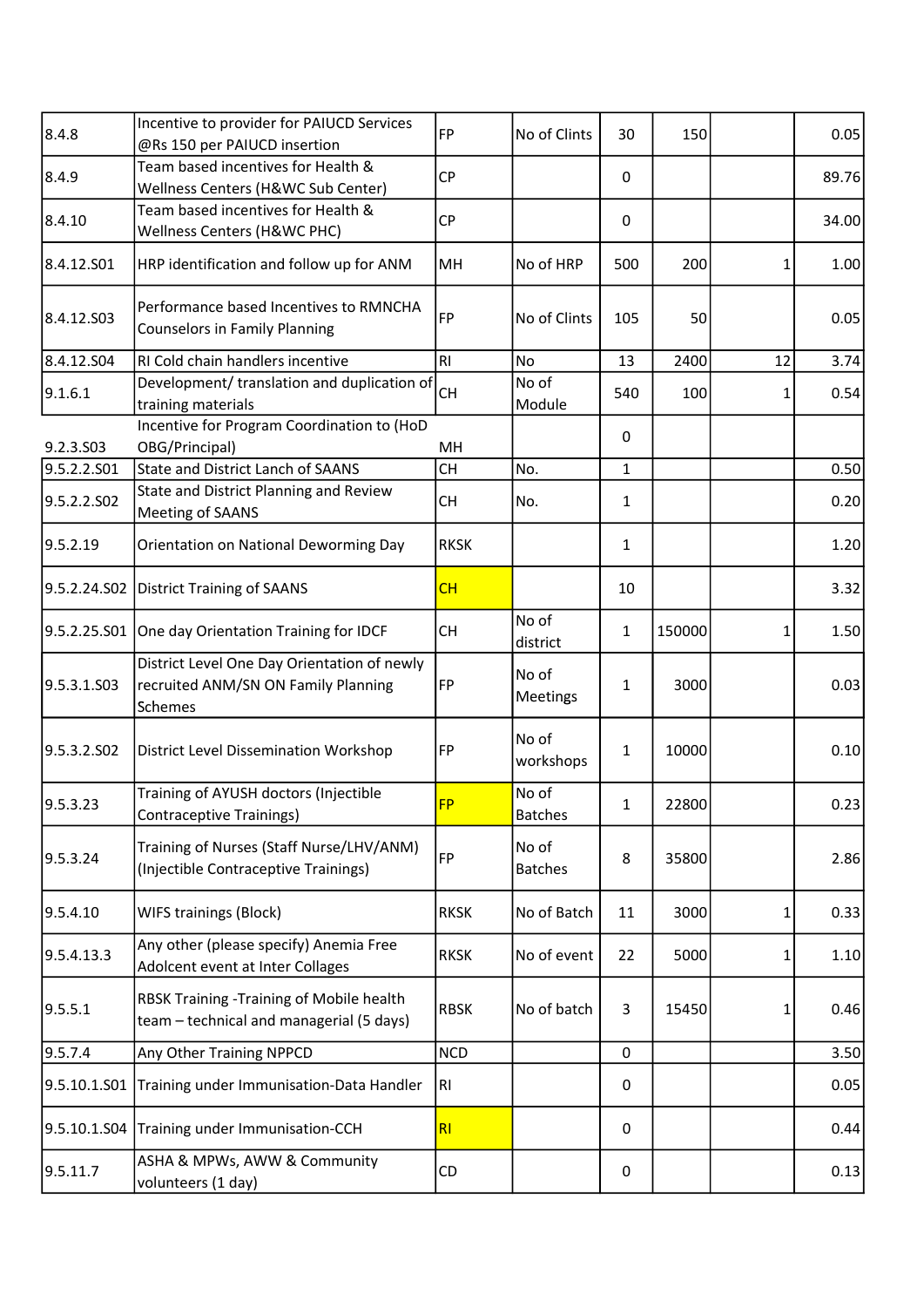| 9.5.12.1     | Training / Capacity Building (Malaria)                                      | <b>CD</b>     |                   | 0              |        |   | 0.70  |
|--------------|-----------------------------------------------------------------------------|---------------|-------------------|----------------|--------|---|-------|
|              | Training/sensitization of district level                                    |               |                   |                |        |   |       |
| 9.5.12.6     | officers on ELF and drug distributors                                       | <b>CD</b>     |                   | 0              |        |   | 2.11  |
|              | including peripheral health workers (AES/                                   |               |                   |                |        |   |       |
|              | JE)                                                                         |               |                   |                |        |   |       |
| 9.5.14.1     | <b>Trainings under RNTCP</b>                                                | CD            |                   | 0              |        |   | 2.27  |
| 9.5.17.1     | Training of doctors and staff at DH Level                                   | <b>NCD</b>    |                   | 0              |        |   | 0.80  |
|              | under NPHCE                                                                 |               |                   |                |        |   |       |
| 9.5.18.1.1   | Orientation of Stakeholder organizations                                    | <b>NCD</b>    |                   | 0              |        |   | 0.40  |
| 9.5.18.1.2   | Training of Health Professionals                                            | <b>NCD</b>    |                   | 0              |        |   | 0.40  |
| 9.5.18.1.3   | <b>Orientation of Law Enforcers</b>                                         | <b>NCD</b>    |                   | 0              |        |   | 0.60  |
| 9.5.18.1.4   | Other Trainings/Orientations - sessions<br>incorporated in other's training | <b>NCD</b>    |                   | 0              |        |   | 1.30  |
| 9.5.19.2     | District NCD Cell                                                           | <b>NCD</b>    |                   | 0              |        |   | 3.00  |
| 9.5.25.3     | Kayakalp Trainings                                                          | QA            | <b>Batch</b>      | $\mathbf{1}$   | 33000  | 1 | 0.33  |
|              | Training cum review meeting for HMIS &                                      |               |                   |                |        |   |       |
| 9.5.26.2     | <b>MCTS at District level</b>                                               | <b>MIS</b>    |                   | 0              |        |   | 0.50  |
| 9.5.26.3     | Training cum review meeting for HMIS &                                      | <b>MIS</b>    |                   | 0              |        |   | 1.75  |
|              | MCTS at Block level                                                         |               |                   |                |        |   |       |
|              | 9.5.27.4.S01 Cost of Yoga Sessions                                          | <b>CP</b>     |                   | 0              |        |   | 6.98  |
|              | 9.5.29.13.SO Scaling up Nurse Mentoring Program                             | MH            |                   |                |        |   |       |
| 4.02         | Honorarium                                                                  |               |                   | 10             |        |   | 6.00  |
| 9.5.29.13.SO | Scaling up Nurse Mentoring Program Yearly                                   |               |                   |                |        |   |       |
| 4.03         | TA DA                                                                       | MH            |                   | 10             |        |   | 0.30  |
| 9.5.29.13.SO | Scaling up Nurse Mentoring Program                                          | MH            |                   | 10             |        |   | 0.03  |
| 4.04         | Register                                                                    |               |                   |                |        |   |       |
|              | 9.5.29.13.S0 Scaling up Nurse Mentoring Program Mini                        | MH            |                   | 10             |        |   | 10.00 |
| 4.05         | Skill Lab                                                                   |               |                   |                |        |   |       |
| 10.1.1       | Maternal Death Review (both in institutions                                 | MH            | No of             | 54             | 600    |   | 0.32  |
|              | and community)                                                              |               | <b>CBMDR</b>      |                |        | 1 |       |
| 10.2.4       | Microfilaria Survey - Lymphatic Filariasis                                  | <b>CD</b>     |                   | 0              |        |   | 0.50  |
|              |                                                                             |               |                   |                |        |   |       |
|              | Monitoring & Evaluation (Post MDA                                           |               |                   |                |        |   |       |
| 10.2.5       | assessment by medical colleges (Govt. &                                     | CD            |                   | 0              |        |   | 0.35  |
|              | private)/ICMR institutions)                                                 |               |                   |                |        |   |       |
| 11.3         | Targeting Naturally Occurring Gathering of                                  |               |                   | $\overline{2}$ |        |   | 13.00 |
|              | People/ Health Mela                                                         |               |                   |                |        |   |       |
| 11.5.1       | Media Mix of Mid Media/ Mass Media                                          | <b>IEC</b>    |                   | $\mathbf{1}$   |        |   | 0.60  |
| 11.5.4.502   | Celebration of New Born Care Week                                           | <b>CH</b>     | No of<br>district | $\mathbf{1}$   | 50000  | 1 | 0.50  |
| 11.5.4.503   | <b>Celebration of Breastfeeding Week</b>                                    | <b>CH</b>     | No of<br>district | $\mathbf{1}$   | 40000  | 1 | 0.40  |
| 11.5.4.S05   | District Level IEC/BCC Activity Under SAANS                                 | <b>CH</b>     | No.               | $\mathbf{1}$   | 200000 |   | 2.00  |
| 11.6.3       | IEC & promotional activities for World                                      | <b>IEC/FP</b> | No of             | 11             |        |   | 1.70  |
|              | Population Day celebration                                                  |               | events            |                |        |   |       |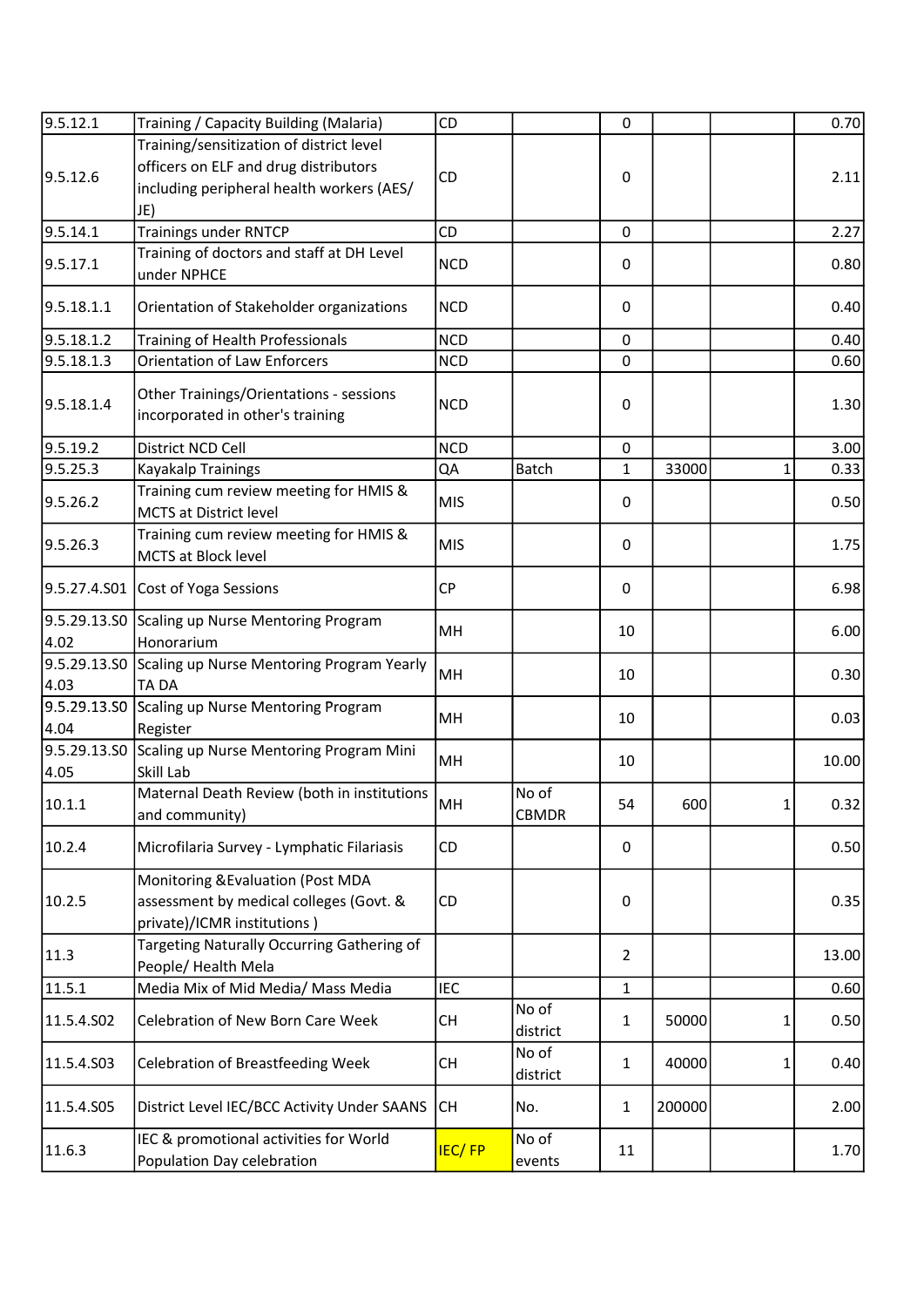| 11.6.4      | IEC & promotional activities for Vasectomy                                                                                                            | <b>IEC/FP</b>               | No of              | 11           |       |   | 1.10  |
|-------------|-------------------------------------------------------------------------------------------------------------------------------------------------------|-----------------------------|--------------------|--------------|-------|---|-------|
|             | Fortnight celebration                                                                                                                                 |                             | events             |              |       |   |       |
| 11.8.2      | Any other IEC/BCC activities (Wall Painting,<br>Banner & Poster)                                                                                      | <b>IEC</b>                  |                    | $\mathbf{0}$ |       |   | 1.77  |
| 11.9.1.S01  | Creating awareness on declining sex ratio<br>issue (PNDT)- Block Level                                                                                | <b>IEC/PNDT</b>             | No of<br>Events    | 8            | 10000 |   | 0.80  |
| 11.9.1.S02  | Creating awareness on declining sex ratio<br>issue (PNDT)- District Level                                                                             | <b>IEC/PNDT</b>             | No of<br>Events    | 1            | 25000 |   | 0.25  |
| 11.10.1.501 | Donor Refreshment amount                                                                                                                              | <b>BLOOD</b><br><b>CELL</b> | No of<br>donation  | $\Omega$     | 25    | 1 | 0.03  |
| 11.10.1.502 | <b>Blood donation Camp</b>                                                                                                                            | <b>BLOOD</b><br><b>CELL</b> | No of camp         | $\Omega$     | 2500  | 1 | 0.08  |
| 11.10.1.503 | Travel & Communication Expenses for BB<br><b>Counselors PRO BCTV</b>                                                                                  | <b>BLOOD</b><br><b>CELL</b> |                    | 0            |       |   | 0.18  |
| 11.11.1     | <b>IEC for NPPCD</b>                                                                                                                                  | <b>IEC</b>                  |                    | $\mathbf 0$  |       |   | 0.50  |
| 11.14.1     | Health Education & Publicity for NIDDCP                                                                                                               | <b>IEC</b>                  |                    | 0            |       |   | 0.26  |
| 11.15.1     | IEC/BCC for Malaria                                                                                                                                   | <b>IEC</b>                  |                    | $\mathbf 0$  |       |   | 0.50  |
| 11.15.2     | IEC/BCC for Social mobilization (Dengue and<br>Chikungunya)                                                                                           | <b>IEC</b>                  |                    | 0            |       |   | 0.20  |
| 11.15.4     | Specific IEC/BCC for Lymphatic Filariasis                                                                                                             | <b>IEC</b>                  |                    | 0            |       |   | 1.94  |
| 11.16.1     | IEC/BCC: Mass media, Outdoor media, Rural<br>media, Advocacy media for NLEP                                                                           | CD                          |                    | 0            |       |   | 0.98  |
| 11.17.1     | ACSM (State & district)                                                                                                                               | <b>IEC</b>                  |                    | 0            |       |   | 5.44  |
| 11.19.1     | Translation of IEC material and distribution                                                                                                          | <b>IEC</b>                  |                    | 0            |       |   | 0.50  |
| 11.20.2     | Celebration of days-ie International Day for<br>older persons                                                                                         | <b>IEC</b>                  |                    | $\mathbf{0}$ |       |   | 1.00  |
| 11.21.1     | <b>IEC/SBCC for NTCP</b>                                                                                                                              | <b>IEC</b>                  |                    | $\mathbf 0$  |       |   | 1.50  |
| 11.22.2     | IEC/BCC for District NCD Cell                                                                                                                         | <b>IEC</b>                  |                    | 0            |       |   | 0.50  |
| 11.24.1     | IEC activities for Health & Wellness centre<br>(H&WC)                                                                                                 | <b>IEC</b>                  |                    | $\Omega$     |       |   | 25.50 |
| 11.24.3.4   | State-level IEC Campaigns/Other IEC<br>Campaigns                                                                                                      | <b>IEC</b>                  |                    | 16           |       |   | 2.70  |
| 11.24.4.1   | IEC/BCC under NRCP: Rabies Awareness and<br>DO'S and Don'ts in the event of Animal Bites                                                              |                             |                    | 0            |       |   | 3.30  |
| 12.1.1      | Printing of MDR formats                                                                                                                               | MH                          |                    | 110          |       |   | 0.03  |
| 12.1.2      | Printing of MCP cards, safe motherhood<br>booklets etc.                                                                                               | MH                          | No of cards        | 55637        | 17    | 1 | 9.46  |
| 12.1.3      | Printing of labor room registers and<br>casesheets/ LaQshya related printing                                                                          | MН                          | No of<br>casesheet | 26000        | 10    | 1 | 2.60  |
| 12.1.5      | Any other (Printing of CAC Format)                                                                                                                    | FP/CAC                      | No of<br>formats   | 175          |       |   | 0.26  |
| 12.2.5      | Printing of compliance cards and reporting<br>formats for National Iron Plus Initiative-for 6-<br>59 months age group and for 5-10 years age<br>group | <b>CH</b>                   | No of<br>format    | #####        | 1     | 1 | 1.59  |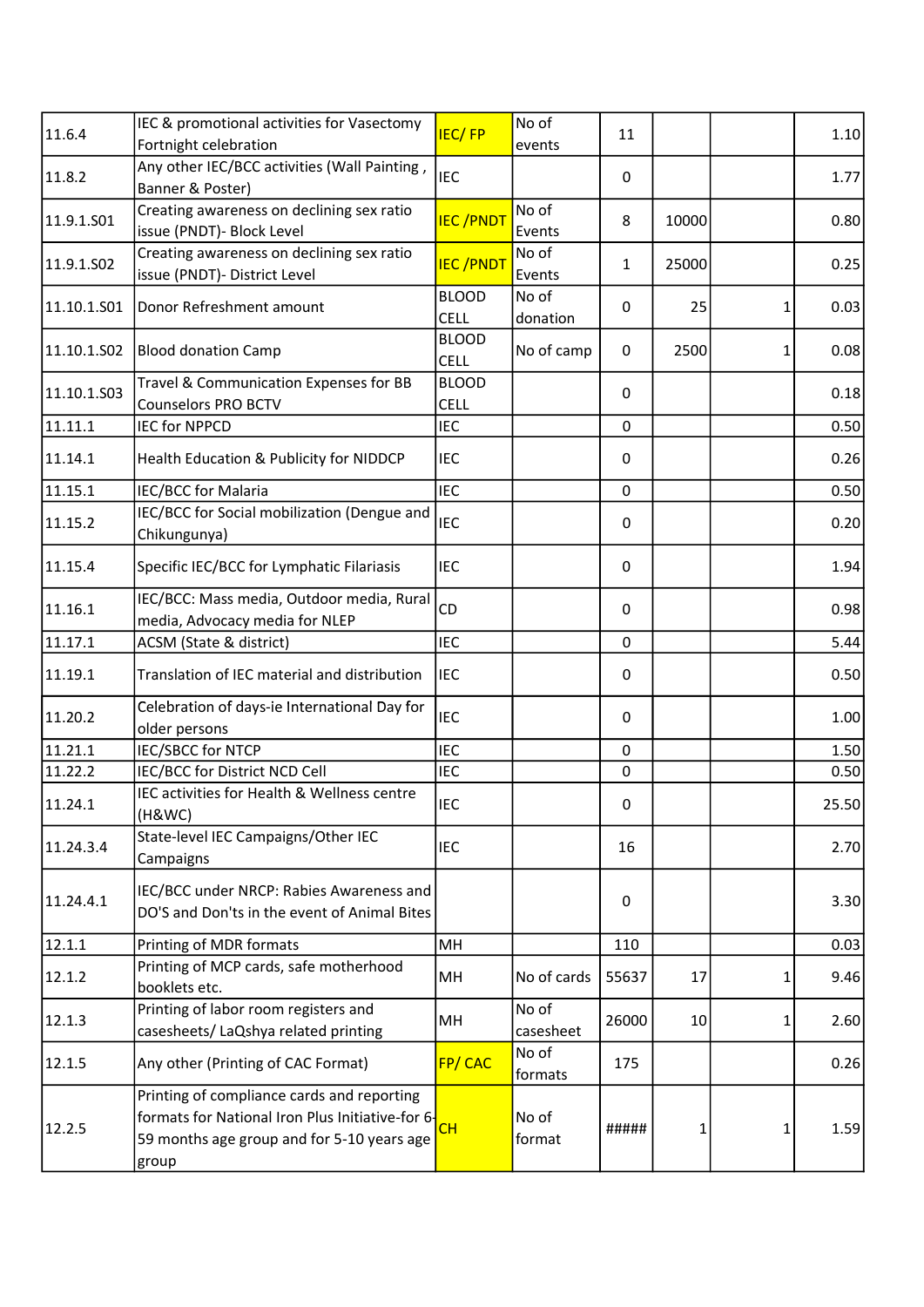| 12.2.6      | Printing of IEC materials and reporting<br>formats etc. for National Deworming Day       | <b>RKSK</b>    |                            | 1              |        |   | 2.77  |
|-------------|------------------------------------------------------------------------------------------|----------------|----------------------------|----------------|--------|---|-------|
| 12.2.7      | Printing of IEC Materials and monitoring<br>formats for IDCF                             | <b>CH</b>      | No of<br>District          | 1              | 118000 | 1 | 1.18  |
| 12.2.10     | Printing (SNCU data management)                                                          | <b>CH</b>      | No of SNCU                 | 1              | 100000 | 1 | 1.00  |
| 12.2.11     | Printing of HBNC referral cards and other<br>formats                                     | <b>CH</b>      | No. of<br>format           | #####          | 0.5    | 1 | 1.69  |
| 12.3.3      | Printing of FP Manuals, Guidelines, etc.                                                 | <b>FP</b>      | No of<br>formats           | 0              |        |   | 1.06  |
| 12.5.4      | Printing of RBSK card and registers                                                      | <b>RBSK</b>    | No of<br>children          | #####          |        |   | 3.16  |
| 12.5.6      | Any other (Printing of Banner and Sticker<br>under RBSK)                                 | <b>RBSK</b>    |                            | 66             |        |   | 0.08  |
| 12.7.1      | Printing of ASHA diary                                                                   | CP             |                            | 1815           |        |   | 3.18  |
| 12.7.2      | Printing of ASHA Modules and formats                                                     | CP             |                            | 0              |        |   | 0.51  |
| 12.7.3      | Printing of CBAC format                                                                  | <b>CP</b>      |                            | 0              |        |   | 17.85 |
|             | Printing of cards for screening of children                                              | <b>BLOOD</b>   |                            |                |        |   |       |
| 12.8.1      | for hemoglobinopathies                                                                   | <b>CELL</b>    |                            | 0              |        |   | 0.25  |
| 12.9.1      | Printing of HMIS Formats                                                                 | <b>MIS</b>     |                            | 0              |        |   | 0.48  |
|             | Printing of MCTS follow-up formats/                                                      |                |                            |                |        |   |       |
| 12.9.3      | services due list/ work plan                                                             | <b>MIS</b>     |                            | 1700           |        |   | 0.61  |
| 12.10.1     | Printing and dissemination of Immunization<br>cards, tally sheets, monitoring forms etc. | R <sub>l</sub> | No of<br>Benificiary       | 62102          | 10     | 1 | 6.21  |
| 12.13.2     | Printing                                                                                 | CD             |                            | $\mathbf 0$    |        |   | 2.00  |
| 12.14.1     | Printing of Challan Books under NTCP                                                     |                |                            | 0              |        |   | 0.21  |
| 12.17.5.502 | Printing of form P,L, S under IDSP progrm                                                |                |                            | 0              |        |   | 0.33  |
| 13.2.1      | Assessments                                                                              | QA             |                            | $\overline{2}$ |        |   | 0.20  |
| 14.2.3.502  | Implementation of FP-LMIS District-<br><b>Transportation Cost</b>                        | FP             | Lumpsump                   | 1              |        |   | 0.55  |
| 14.2.4.1    | Alternative vaccine delivery in hard to reach<br>areas                                   | RI             | No of AVD                  | 312            | 200    | 1 | 0.62  |
| 14.2.5      | Alternative Vaccine Delivery in other areas                                              | RI             | No of AVD                  | 23352          | 90     |   | 21.02 |
| 14.2.6      | POL for vaccine delivery from State to<br>district and from district to PHC/CHCs         | R <sub>1</sub> | No of<br><b>Districts</b>  | 1              | 200000 | 1 | 2.00  |
| 14.2.7      | Cold chain maintenance                                                                   | R <sub>l</sub> | No of cold<br>chain points | 0              |        |   | 0.33  |
| 14.2.12     | Drug transportation charges                                                              | CD             |                            | 0              |        |   | 0.48  |
| 15.3.2      | Inter-sectoral convergence                                                               | CD             |                            | 0              |        |   | 0.05  |
| 15.5.3      | Private Provider Incentive                                                               | CD             |                            | 0              |        |   | 2.27  |
| 15.6.1      | Reimbursement for cataract operation for<br><b>NGO and Private Practitioners</b>         | <b>NCD</b>     |                            | 0              |        |   | 18.46 |
| 16.1.1.1.1  | State - Health Action Plan                                                               | PM             | No of<br>Booklet           | 31             | 300    | 1 | 0.09  |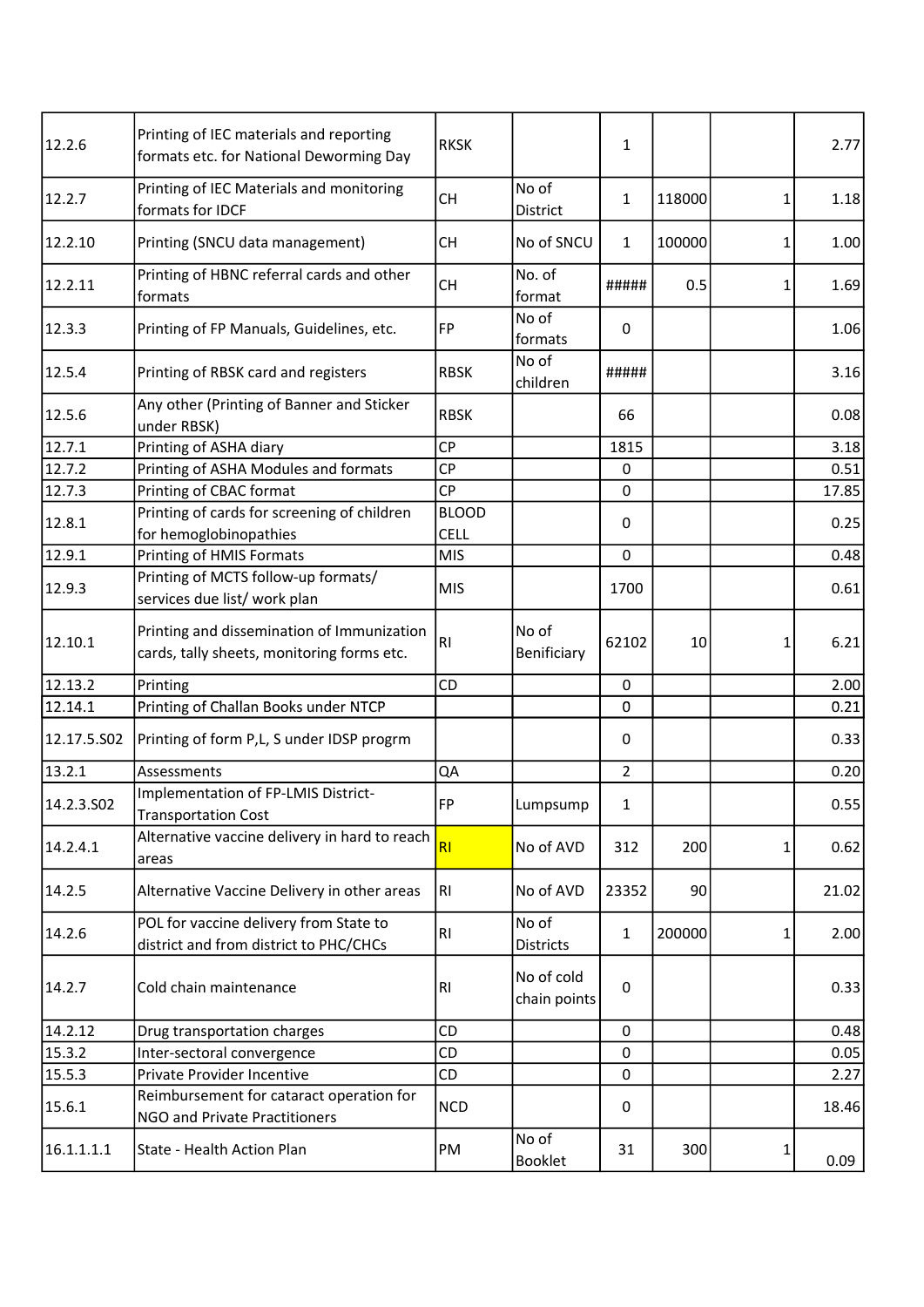| 16.1.1.4            | Prepare detailed operational plan for RBSK<br>across districts (including cost of plan)                                  | <b>RBSK</b>    | No of<br><b>Blocks</b> | 10             | 500  | 1 | 0.05 |
|---------------------|--------------------------------------------------------------------------------------------------------------------------|----------------|------------------------|----------------|------|---|------|
| 16.1.1.6            | To develop micro plan at sub-centre level                                                                                | RI             | No                     | 250            | 100  | 1 | 0.25 |
| 16.1.1.7            | For consolidation of micro plans at block<br>level                                                                       | RI             | No                     | 14             | 1000 | 1 | 0.14 |
| 16.1.2.1.6          | Review meetings/ workshops under RKSK                                                                                    | <b>RKSK</b>    |                        | $\overline{2}$ |      |   | 0.10 |
| 16.1.2.1.7          | RBSK Convergence/Monitoring meetings                                                                                     | <b>RBSK</b>    | No of<br>Meetings      | 3              | 500  | 3 | 0.15 |
| 16.1.2.1.14         | Quarterly review meetings exclusive for RI<br>at district level with Block MOs, CDPO, and<br>other stake holders         | R <sub>l</sub> | No of<br>participants  | 143            | 100  | 1 | 0.14 |
| 16.1.2.1.15         | Quarterly review meetings exclusive for RI<br>at block level                                                             | R <sub>l</sub> | No of<br>participants  | 2623           | 75   | 1 | 1.97 |
| 16.1.2.1.16         | <b>IDSP Meetings</b>                                                                                                     |                |                        | $\mathbf 0$    |      |   | 0.04 |
| 16.1.2.1.17         | State Task Force, State Technical Advisory<br>Committee meeting, District coordination<br>meeting (Lymphatic Filariasis) |                |                        | $\mathbf 0$    |      |   | 0.30 |
| 16.1.2.1.22         | Monthly meeting with the hospital staff                                                                                  |                |                        | 0              |      |   | 0.48 |
| 16.1.2.1.28.5<br>01 | District Level MDR Review Meeting                                                                                        | MH             | No of<br>meetings      | 6              | 3000 | 1 | 0.18 |
| 16.1.2.2.3          | State/ District Quality Assurance Unit<br>(Monitoring & Supervision)                                                     | QA             | Vehicle                | $\mathbf{1}$   |      |   | 3.60 |
| 16.1.2.2.5          | Monitoring, Evaluation & Supervision<br>(Malaria)                                                                        |                |                        | 0              |      |   | 2.13 |
| 16.1.2.2.6          | Monitoring/supervision and Rapid response<br>(Dengue and Chikungunya)                                                    |                |                        | 0              |      |   | 1.98 |
| 16.1.2.2.7          | Monitoring and supervision (JE/AE)                                                                                       |                |                        | $\mathbf 0$    |      |   | 3.36 |
| 16.1.2.2.8          | Monitoring & Supervision (Lymphatic<br>Filariasis)                                                                       |                |                        | 0              |      |   | 0.30 |
| 16.1.2.2.12         | District NCD Cell                                                                                                        |                |                        | $\mathbf 0$    |      |   | 1.13 |
| 16.1.2.2.13         | <b>Supervision and Monitoring</b>                                                                                        |                |                        | $\Omega$       |      |   | 2.27 |
| 16.1.2.2.14         | Monitoring Committee on Section 5                                                                                        |                |                        | 0              |      |   | 0.03 |
| 16.1.2.2.16         | Monitoring and Surveillance (review<br>meetings, Travel) under NRCP                                                      |                |                        | 0              |      |   | 0.50 |
| 16.1.3.1.1          | Mobility Support for SPMU/State                                                                                          |                |                        | $\mathbf 0$    |      |   | 0.54 |
| 16.1.3.1.9          | Mobility support for Rapid Response Team                                                                                 |                |                        | 0              |      |   | 0.34 |
| 16.1.3.1.13         | <b>Vehicle Operation (POL)</b>                                                                                           |                |                        | $\mathbf 0$    |      |   | 1.68 |
| 16.1.3.1.14         | Vehicle hiring                                                                                                           |                |                        | 0              |      |   | 2.76 |
| 16.1.3.1.15         | <b>Tobacco Cessation Centre (TCC): Mobility</b><br>support                                                               |                |                        | 0              |      |   | 0.60 |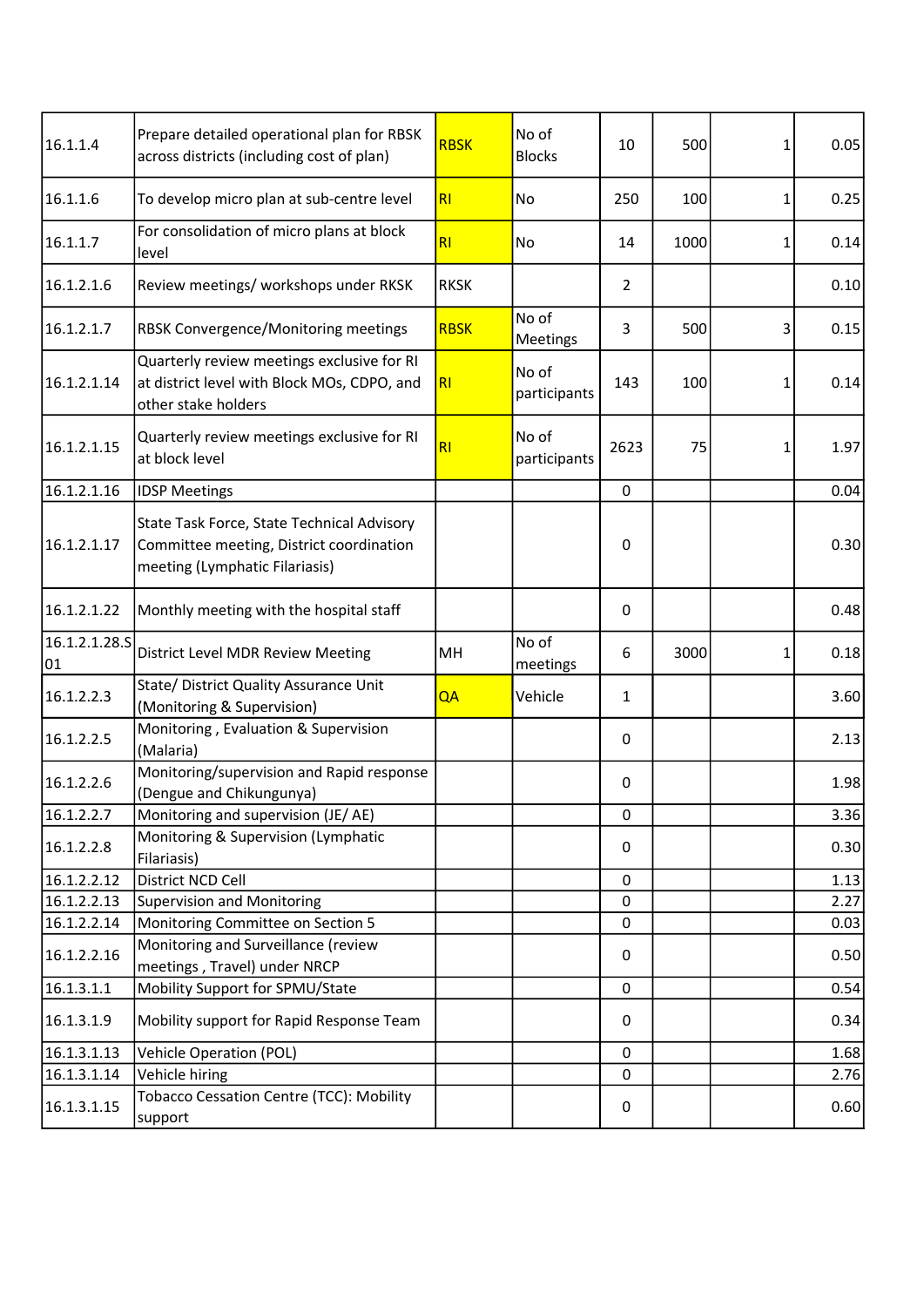| 16.1.3.3.1                      | PM activities for World Population Day'<br>celebration (Only mobility cost): funds<br>earmarked for district level activities                      | <b>FP</b>      | No of<br>events | 1            | 20000 | 0.20  |
|---------------------------------|----------------------------------------------------------------------------------------------------------------------------------------------------|----------------|-----------------|--------------|-------|-------|
| 16.1.3.3.2                      | PM activities for Vasectomy Fortnight<br>celebration (Only mobility cost): funds<br>earmarked for district level activities                        | <b>FP</b>      | No of<br>events | $\mathbf{1}$ | 5000  | 0.05  |
| 16.1.3.3.3                      | Mobility Support for DPMU/District                                                                                                                 |                |                 | 0            |       | 7.92  |
| 16.1.3.3.5                      | Mobility Costs for ASHA Resource<br>Centre/ASHA Mentoring Group (Kindly<br>Specify)                                                                |                |                 | 1            |       | 0.10  |
| 16.1.3.3.7                      | Mobility Support for supervision for district<br>level officers.                                                                                   | R <sub>l</sub> | No              | 0            |       | 3.00  |
| 16.1.3.3.8                      | MOBILITY: Travel Cost, POL, etc. during<br>outbreak investigations and field visits for<br>monitoring programme activities at DSU on<br>need basis |                |                 | 0            |       | 3.00  |
| 16.1.3.3.10                     | Travel expenses - Contractual Staff at<br>District level                                                                                           |                |                 | $\Omega$     |       | 0.60  |
| 16.1.3.3.11                     | Mobility Support: District Cell                                                                                                                    |                |                 | 0            |       | 1.33  |
| 16.1.3.3.13                     | Miscellaneous/Travel                                                                                                                               |                |                 | $\mathbf 0$  |       | 0.50  |
| 16.1.3.3.14                     | <b>Enforcement Squads</b>                                                                                                                          |                |                 | 0            |       | 0.10  |
| 16.1.3.3.15                     | District Tobacco Control Cell (DTCC):<br><b>Mobility Support</b>                                                                                   |                |                 | 0            |       | 1.56  |
| 16.1.3.3.16                     | District NCD Cell (TA, DA, POL)                                                                                                                    |                |                 | 0            |       | 0.66  |
| 16.1.3.4.1                      | PM activities for World Population Day'<br>celebration (Only mobility cost): funds<br>earmarked for block level activities                         | <b>FP</b>      | No of<br>events | 10           | 1000  | 0.10  |
| 16.1.3.4.2                      | PM activities for Vasectomy Fortnight<br>celebration (Only mobility cost): funds<br>earmarked for block level activities                           | <b>FP</b>      | No of<br>events | 10           | 1000  | 0.10  |
| 1                               | 16.1.3.4.3.50 Mobility for Supportive Supervision At Block<br>Level-M&E                                                                            | <b>ME</b>      |                 | 0            |       | 39.60 |
| 2                               | 16.1.3.4.3.50 Mobility Support & Commnication cost for<br><b>BCPM</b>                                                                              | <b>CP</b>      |                 | 0            |       | 6.12  |
| 16.1.3.4.5.50<br>1              | <b>Communication Cost for HWC Staff</b>                                                                                                            | <b>CP</b>      |                 | 0            |       | 4.08  |
| 16.1.3.5.1.SO<br>$\vert$ 1      | TA/DA of HWC Staff                                                                                                                                 | <b>CP</b>      |                 | 0            |       | 4.08  |
| 16.1.3.5.1.50<br>$\overline{2}$ | Travel expenses for regular staff under NLEP CD                                                                                                    |                |                 | 0            |       | 0.40  |
| 16.1.4.1.1                      | JSY Administrative Expenses                                                                                                                        | <b>MH</b>      |                 | 0            |       | 13.87 |
| 16.1.4.1.5                      | Office expenses on telephone, fax,<br>Broadband Expenses & Other Miscellaneous<br>Expenditures                                                     |                |                 | 0            |       | 0.90  |
| 16.1.4.1.10                     | <b>Office Operation (Miscellaneous)</b>                                                                                                            |                |                 | 0            |       | 2.27  |
| 16.1.4.1.11                     | Tobacco Cessation Centre (TCC): Office<br>Expenses                                                                                                 |                |                 | 0            |       | 0.50  |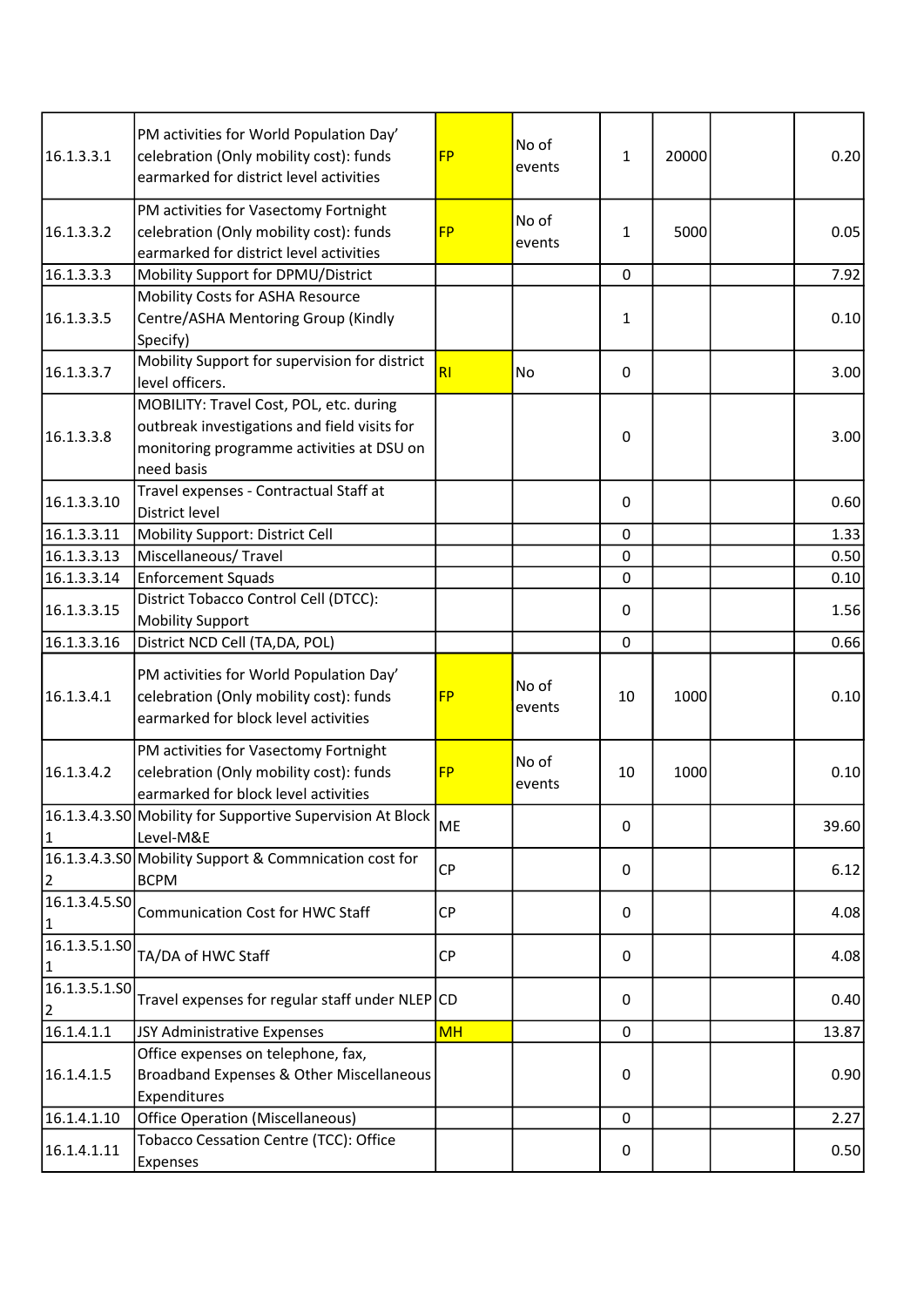| 16.1.4.2.1             | District Quality Assurance Unit (Operational<br>cost)                                                | QA          |                       | 0            |       |   | 4.92  |
|------------------------|------------------------------------------------------------------------------------------------------|-------------|-----------------------|--------------|-------|---|-------|
| 16.1.4.2.3             | contingency support                                                                                  |             |                       | 0            |       |   | 1.25  |
| 16.1.4.2.4             | Office operation & Maintenance - District<br>Cell                                                    |             |                       | 0            |       |   | 0.42  |
| 16.1.4.2.5             | District Cell - Consumables                                                                          |             |                       | $\Omega$     |       |   | 0.42  |
| 16.1.4.2.6             | Operational expenses of the district centre :<br>rent, telephone expenses, website etc.              |             |                       | 0            |       |   | 0.10  |
| 16.1.4.2.8             | District Tobacco Control Cell (DTCC):<br>Misc./Office Expenses                                       |             |                       | $\mathbf{0}$ |       |   | 4.00  |
| 16.1.4.2.9             | District NCD Cell (Contingency)                                                                      |             |                       | 0            |       |   | 1.00  |
| 16.1.4.3.1             | SNCU Data management (excluding HR)                                                                  | <b>CH</b>   | No of SNCU            | 1            | 60000 | 1 | 0.60  |
| 16.1.5.2.1             | Minor repairs and AMC of IT/office<br>equipment supplied under IDSP                                  |             |                       | $\Omega$     |       |   | 0.05  |
| 16.1.5.3.1             | PM activities under Micronutrient<br><b>Supplementation Programme</b>                                |             |                       | $\Omega$     |       |   | 1.16  |
| 16.1.5.3.3             | Concurrent Audit system                                                                              |             |                       | 0            |       |   | 1.14  |
| 16.1.5.3.11            | <b>District level Coordination Committee</b>                                                         |             |                       | 0            |       |   | 0.02  |
| 16.1.5.3.16.S<br>05    | DPMU Operational Cost (inclusive of Rs.<br>10000/ district / month for RBSK DEIC<br>Manager TA DA)   |             |                       | 1            |       |   | 13.11 |
| 16.1.5.3.16.5<br>06    | <b>BPMU Oprational Cost</b>                                                                          |             |                       | 10           |       |   | 19.85 |
| 16.1.5.3.16.S<br>09    | <b>Oprational Cost for RBSK</b>                                                                      | <b>RBSK</b> | No of DEIC<br>Manager | 0            | 10000 | 1 | 0.10  |
| 16.1.5.3.16.5<br>10    | Operational cost of RBSK-MHT                                                                         | <b>RBSK</b> | No of teams           | $\Omega$     | 1500  | 1 | 0.30  |
| 15                     | 16.1.5.3.16.S Office & Administrative Expence for State &<br><b>District Rabies Program</b>          |             |                       | $\mathbf{0}$ |       |   | 0.08  |
| 18                     | 16.1.5.3.16.S Office operational cost & other office<br>expences unedr NPCB                          | <b>NCD</b>  |                       | 0            |       |   | 0.931 |
| 16.1.5.3.16.S<br>22.04 | Pol & Opex of DG set of Vaccine Storage at<br>District level & other Cold Chain Point under RI<br>RI |             |                       | $\mathbf{0}$ |       |   | 0.70  |
| 16.2.1.502             | Data Entry Operator                                                                                  | FP / PNDT   | No.                   | 1            |       |   | 2.27  |
| 16.3.2.501             | Mobility Support for HMIS & MCTS Block<br>Level                                                      | <b>MIS</b>  |                       | 0            |       |   | 0.36  |
| 16.3.3.501             | Operational cost for HMIS & MCTS-AMC                                                                 | <b>MIS</b>  |                       | 0            |       |   | 0.97  |
| 16.3.3.502             | Operational cost for HMIS & MCTS-Internet                                                            | <b>MIS</b>  |                       | 0            |       |   | 1.38  |
| 16.3.3.503             | Operational cost for HMIS & MCTS-Office<br>Expenditure                                               | <b>MIS</b>  |                       | 0            |       |   | 1.98  |
| 16.3.3.504             | Operational cost for HMIS & MCTS-<br>Recurring Charges for ANMOL Tablet                              | <b>MIS</b>  |                       | 225          |       |   | 8.10  |
| 16.4.1.1.S09           | Chowkidar Cum Peon-Div PMU                                                                           | PM          |                       | 0            |       |   |       |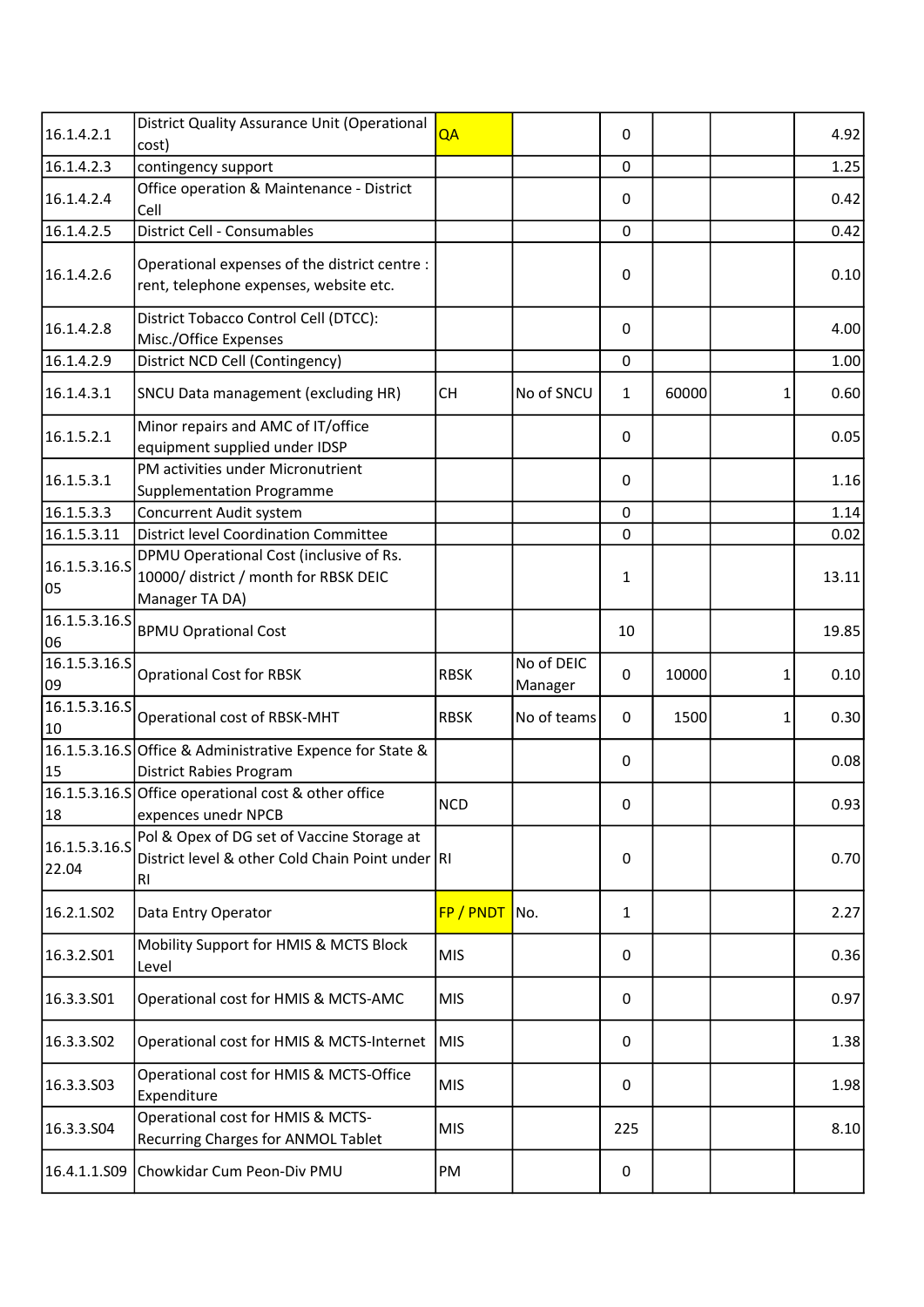| 16.4.2.1.1.SO                   | District Programme Manager                                                         | PM          | $\mathbf{1}$   |  | 6.39  |
|---------------------------------|------------------------------------------------------------------------------------|-------------|----------------|--|-------|
| 16.4.2.1.1.SO                   | District Community Process Manager                                                 | PM          | $\mathbf{1}$   |  | 5.23  |
| 16.4.2.1.1.50<br>4              | <b>District Accounts Manager</b>                                                   | PM          | $\mathbf{1}$   |  | 3.20  |
|                                 | 16.4.2.1.1.50 District Data Cum Account Assistant                                  | PM          | $\mathbf{1}$   |  | 3.61  |
| 16.4.2.1.1.50<br>6              | <b>DEIC</b> manager                                                                | <b>RBSK</b> | $\mathbf{1}$   |  | 4.37  |
|                                 | 16.4.2.1.1.SO Support Staff                                                        | PM          | $\mathbf{1}$   |  | 1.76  |
| 16.4.2.1.2.50<br>$\overline{2}$ | District Consultant(MH)                                                            | MH          | $\mathbf{1}$   |  | 4.94  |
| 16.4.2.1.2.50                   | <b>District Hospital Quality Manager</b>                                           | QA          | $\overline{2}$ |  | 10.22 |
| 16.4.2.1.2.50<br>5              | <b>District Consultant Quality Assurance</b>                                       | QA          | $\mathbf{1}$   |  | 5.29  |
| 16.4.2.1.7.S0                   | Accountant District Hospital                                                       | <b>FD</b>   | $\mathbf{1}$   |  | 2.95  |
| 16.4.2.1.8.SO                   | Programme cum Admin. Asst.                                                         | QA          | $\mathbf{1}$   |  | 2.16  |
| 16.4.2.2.2.50                   | District Epidemiologist-CD-IDSP                                                    | <b>CD</b>   | 0              |  | 7.99  |
| 16.4.2.2.2.50                   | District Leprosy Consultant-CD-NLEP                                                | CD          | 0              |  | 5.02  |
| 16.4.2.2.2.50                   | District AES/JE Consultant                                                         | CD          | 0              |  | 6.39  |
|                                 | 16.4.2.2.3.S0 Programme Assistants/District Technical<br>Assitant-CD-NVBDCP-AES/JE | <b>CD</b>   | 0              |  | 2.47  |
| 16.4.2.2.4.SO                   | Sr PMDT-TB HIV Coodinators                                                         | CD          | 0              |  | 4.47  |
| 16.4.2.2.4.50<br>2              | <b>PPM Coordinator</b>                                                             | <b>CD</b>   | 0              |  | 4.48  |
| 16.4.2.2.4.50<br>3              | <b>District Programme Coordinator</b>                                              | CD          | 0              |  | 5.33  |
| 16.4.2.2.5.50                   | District Data Manager-CD-IDSP                                                      | CD          | 0              |  | 3.24  |
| 16.4.2.2.6.50<br>1              | Senior Treatment Supervisor(STS)                                                   | CD          | 0              |  | 22.87 |
| 16.4.2.2.6.S0<br>3              | Senior TB Lab Supervisor(STLS)                                                     | CD          | 0              |  | 18.35 |
| 16.4.2.2.7.50                   | Accountant- Full time                                                              | CD          | 0              |  | 0.69  |
| 16.4.3.1.1.SO                   | <b>Block Programme Manager</b>                                                     | PM          | 10             |  | 38.48 |
| 16.4.3.1.1.50<br>$\overline{2}$ | <b>Block Account Manager</b>                                                       |             | 10             |  | 31.79 |
| 16.4.3.1.1.50<br>3              | <b>Block Community Process Manager</b>                                             |             | 0              |  | 22.99 |
| 16.4.3.1.9.50<br>3              | Data Entry Operator-HR                                                             |             | $\overline{2}$ |  | 4.94  |